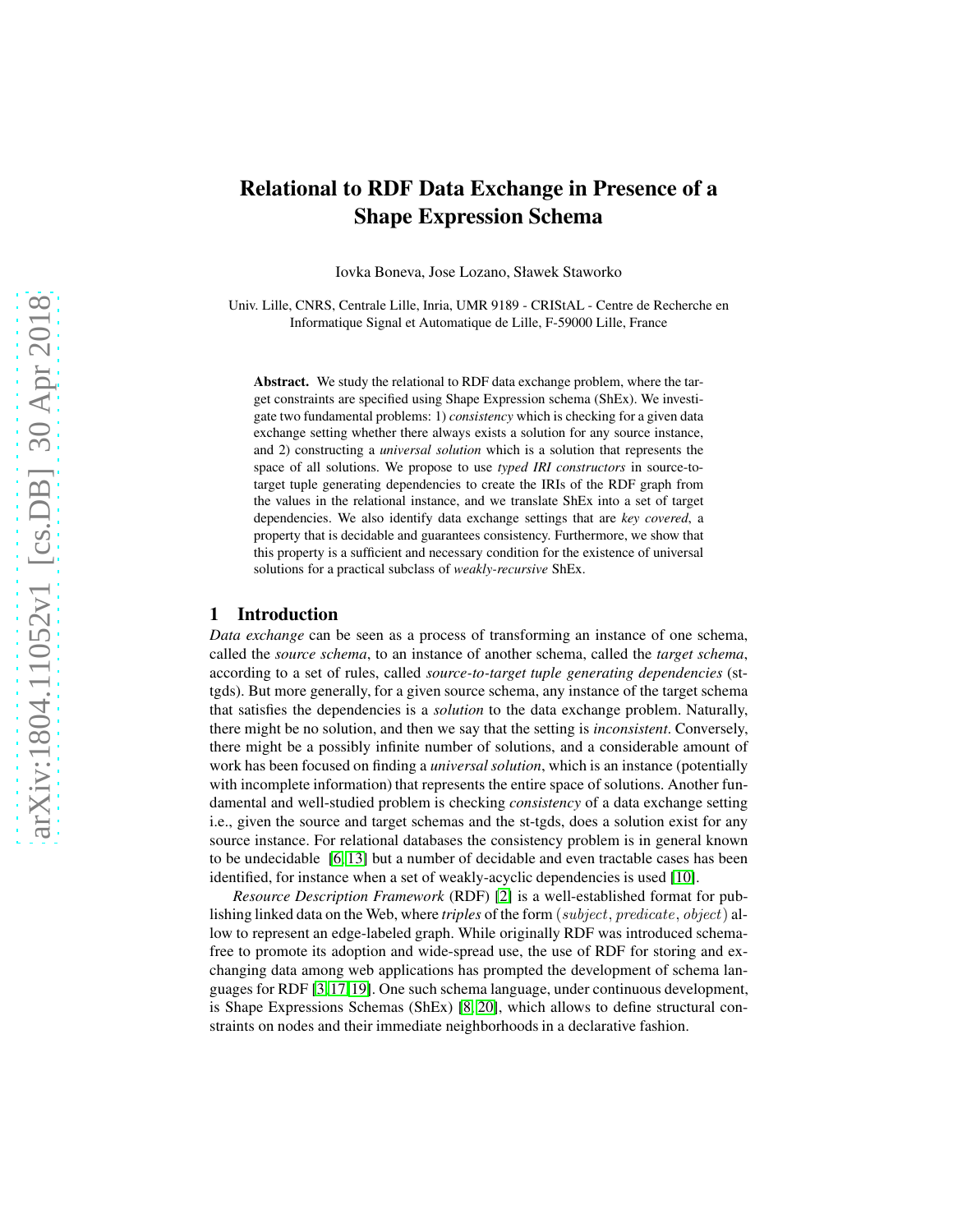In the present paper, we study the problem of data exchange where the source is a relational database and the target is an RDF graph constrained with a ShEx schema. Although an RDF graph can be seen as a relational database with a single ternary relation Triple, RDF graphs require using *Internationalized Resource Identifiers* (IRIs) as global identifiers for entities. Consequently, the framework for data exchange for relational databases cannot be directly applied *as is* and we adapt it with the help of *IRI constructors*, functions that assign IRIs to identifiers from a relational database instance. Their precise implementation is out of the scope of this paper and belongs to the vast domain of entity matching [\[14\]](#page-9-8).

<span id="page-1-1"></span>*Example 1.* Consider the relational database of bug reports in Figure [1,](#page-1-0) where the relation *Bug* stores a list of bugs with their description and ID of the user who reported the bug, the name of each user is stored in the relation *User* and her email in the relation *Email*. Additionally, the relation *Rel* identifies related bug reports for any bug report.

<span id="page-1-0"></span>

| <b>Bug</b> | bid | descr uid |  |   | User uid name | Email 1 | uid | email     | Rel 1 | bid rid |
|------------|-----|-----------|--|---|---------------|---------|-----|-----------|-------|---------|
|            |     | Boom!     |  |   | Jose          |         |     | i@ex.com  |       |         |
|            |     | Kaboom! 2 |  |   | Edith         |         |     | $e@$ o.fr |       |         |
|            |     | Kabang! 1 |  | 3 | Steve89       |         |     |           |       |         |
|            |     | Bang!     |  |   |               |         |     |           |       |         |

Fig. 1: Relational database (source)

Now, suppose that we wish to share the above data with a partner that has an already existing infrastructure for consuming bug reports in the form of RDF whose structure is described with the following ShEx schema (where : is some default prefix):

$$
\mathsf{TBug}\rightarrow\{\textsf{:descr}::\mathit{Lit}^1,\textsf{:rep}::\mathsf{TUser}^1,\textsf{:related}::\mathsf{TBug}^*\}
$$
  

$$
\mathsf{TUser}\rightarrow\{\textsf{:name}::\mathit{Lit}^1,\textsf{:email}::\mathit{Lit}^1,\textsf{:phone}::\mathit{Lit}^2\}
$$

The above schema defines two types of (non-literal) nodes: TBug for describing bugs and TUser for describing users. Every bug has a description, a user who reported it, and a number of related bugs. Every user has a name, an email, and an optional phone number. The reserved symbol  $Lit$  indicates that the corresponding value is a literal.

The mapping of the contents of the relational database to RDF is defined with the following logical rules (the free variables are implicitly universally quantified).

$$
Bug(b, d, u) \Rightarrow Triple(bug2iri(b), :descr, d) \land \text{TBug}(bug2iri(b)) \land
$$

$$
Triple(bug2iri(b), :rep, pers2iri(u))
$$

$$
Rel(b_1, b_2) \Rightarrow Triple(bug2iri(b_1), :related, bug2iri(b_2))
$$

$$
User(u, n) \Rightarrow Triple(pers2iri(u), :name, n) \land \text{TUser}(pers2iri(u))
$$

$$
User(u, n) \land Email(u, e) \Rightarrow Triple(pers2iri(u), :email, e) \land Lit(e)
$$

On the left-hand-side of each rule we employ queries over the source relational database, while on the right-hand-side we make corresponding assertions about the triples in the target RDF graph and the types of the nodes connected by the triples. The atomic values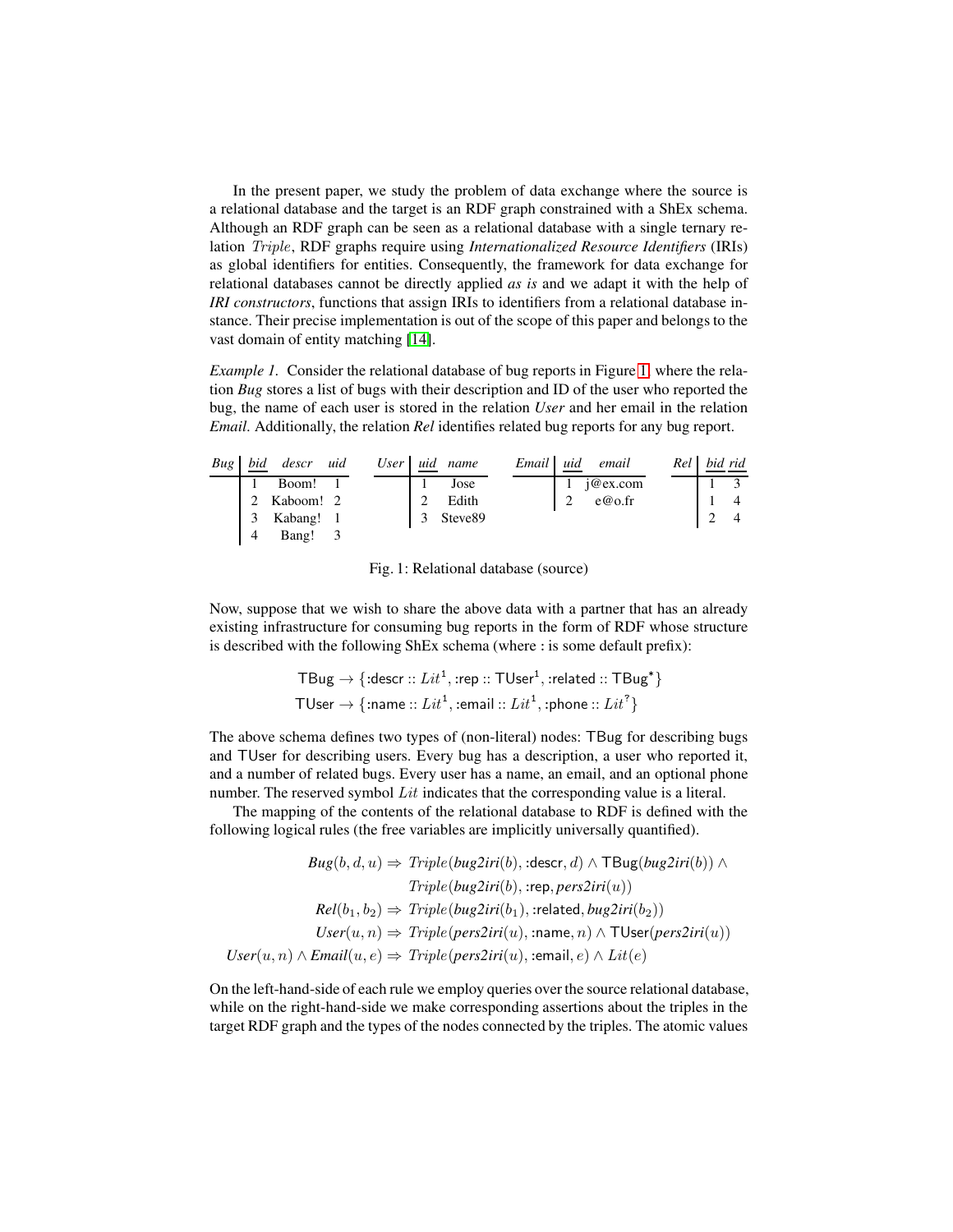used in relational tables need to be carefully converted to IRIs with the help of IRI constructors *pers2iri* and *bug2iri*. The constructors can be *typed* i.e., the IRI they introduce are assigned a unique type in the same st-tgd.

We point out that in general, IRI constructors may use external data sources to properly assign to the identifiers from the relational database unique IRIs that identify the object in the RDF domain. For instance, the user Jose is our employee and is assigned the corresponding IRI emp:jose, the user Edith is not an employee but a registered user of our bug reporting tool and consequently is assigned the IRI user:edith, and finally, the user Steve89 is an anonymous user and is assigned a special IRI indicating it anon:3.

Figure [2](#page-2-0) presents an RDF instance that is a solution to the problem at hand. We point out that the instance uses a (labeled) null literal  $\perp_1$  for the email of Steve89 that is required by the ShEx schema but is missing in our database. ⊓⊔

<span id="page-2-0"></span>

Fig. 2: Target RDF graph (solution)

The presence of target schema raises the question of consistency. On the one hand, we can prove that for any instance of the relational database in Example [1](#page-1-1) there exists a target solution that satisfies the schema and the set of source-to-target tuple generating dependencies. On the other hand, suppose we allow a user to have multiple email addresses, by changing the *key* of *Email* to both uid and email). Then, the setting would not be consistent as one could construct an instance of the relational database, with multiple email addresses for a single user, for which there would be no solution.

Our investigation provides a preliminary analysis of the consistency problem for relational to RDF data exchange with target ShEx schema. Our contribution can be summarized as follows:

- a formalization of relational to RDF data exchange with target ShEx schema and typed IRI constructors.
- a decidable characterization of a *fully-typed key-covered* data exchange setting that is a sufficient and necessary condition for consistency.
- an additional restriction of weak-recursion on ShEx schemas that ensures the existence of universal solution.

Related Work. *Relational Data Exchange, Consistency.* The theoretical foundations of data exchange for relational databases are laid in [\[4,](#page-9-9) [10\]](#page-9-2). Source-to-target dependencies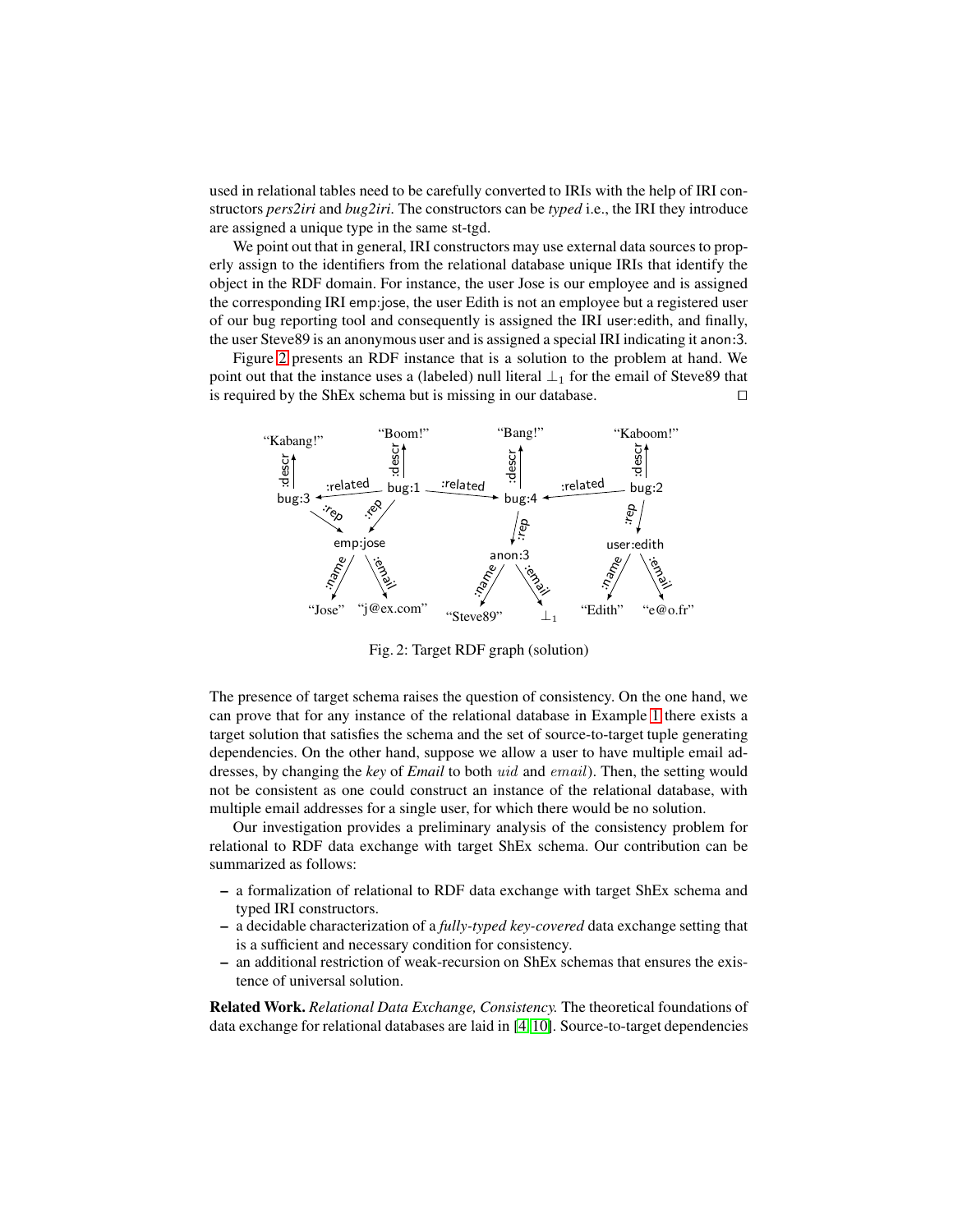with Skolem functions were introduced by nested dependencies [11] in order to improve the quality of the data exchange solution. General existentially quantified functions are possible in second order tgds [\[5\]](#page-9-10). Consistency in the case of relational data exchange is undecidable, and decidable classes usually rely on chase termination ensured by restrictions such as acyclicity, or guarded dependencies, or restrictions on the structure of source instances. The consistency criterion that we identify in this paper is orthogonal and is particular to the kind of target constraints imposed by ShEx schemas. In [\[15\]](#page-9-11), static analysis is used to test whether a target dependency is implied by a data exchange setting, these however rely on chase termination. Consistency is an important problem in XML data exchange [\[4\]](#page-9-9) but the techniques developed for XML do not apply here.

*Value Invention, Relational to RDF Data Exchange.* Value invention is used in the purely relational setting for generating null values. Tools such as Clio [\[9\]](#page-9-12) and ++Spicy [\[16\]](#page-9-13) implement Skolem functions as concatenation of their arguments. IRI value invention is considered by R2RML [\[1\]](#page-9-14), a W3C standard for writing customizable relational to RDF mappings. The principle is similar to what we propose here. A R2RML mapping allows to specify logical tables (i.e. very similar to left-hand-sides of source-to-target dependencies), and then how each row of a logical table is used to produce one or several triples of the resulting RDF graph. Generating IRI values in the resulting graph is done using templates that specify how a fixed IRI part is to be concatenated with the values of some of the columns of the logical table. R2RML does not allow to specify structural constraints on the resulting graph, therefore the problem of consistency is irrelevant there. In [\[18\]](#page-9-15), a direct mapping that is a default automatic way for translating a relational database to RDF is presented. The main difference with our proposal and with R2RML is that the structure of the resulting RDF graph is not customizable. In [\[7\]](#page-9-16) we studied relational to graph data exchange in which the target instance is an edge labelled graph and source-to-target and target dependencies are conjunctions of nested regular expressions. Such a framework raises a different kind of issues, among which is the materialization of a solution, as a universal solution is not necessarily a graph itself, but a graph pattern in which some edges carry regular expressions. On the other hand, IRI value invention is not relevant in such framework.

Organization. In Section [2](#page-3-0) we present basic notions. In Section [3](#page-5-0) we show how ShEx schemas can be encoded using target dependencies. In Section [4](#page-6-0) we formalize relational to RDF data exchange. In Section [5](#page-6-1) we study the problem of consistency. And finally, in Section [6](#page-8-0) we investigate the existence of universal solutions. Conclusions and directions of future work are in Section [7.](#page-8-1)

## <span id="page-3-0"></span>2 Preliminaries

First-order logic. A *relational signature* R (resp. *functional signature* F) is a finite set of relational symbols (resp. functional symbols), each with fixed arity. A *type symbol* is a relational symbol with arity one. A *signature* is a set of functional and relational symbols. In the sequel we use  $\mathcal{R}$ , resp.  $\mathcal{F}$ , resp.  $\mathcal{T}$  for sets of relational, resp. functional, resp. type symbols.

We fix an infinite and enumerable domain Dom partitioned into three infinite subsets  $Dom = Iri \cup Lit \cup Blank$  of IRIs, literals, and blank nodes respectively. Also, we assume an infinite subset NullLit  $\subseteq$  Lit of null literals. In general, by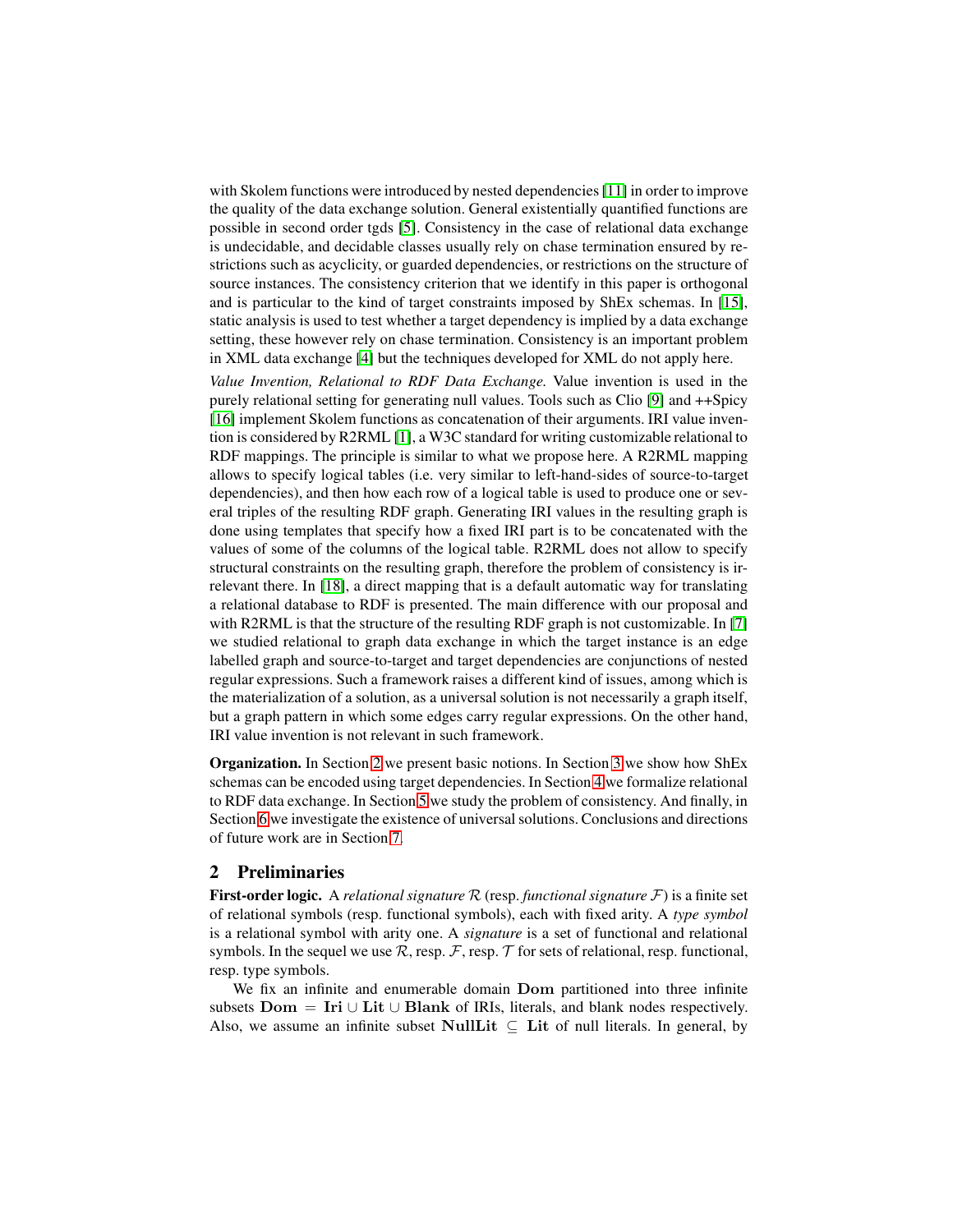*null* values we understand both null literals and blank nodes and we denote them by  $Null = NullLit \cup Blank.$ 

Given a signature  $W = \mathcal{R} \cup \mathcal{F}$ , a *model* (or a *structure*) of W is a mapping M that with any symbol S in W associates its interpretation  $S^M$  s.t.:

- $R^M \subseteq \text{Dom}^n$  for any relational symbol  $R \in \mathcal{R}$  of arity n;
- $f^M : \textbf{Dom}^n \to \textbf{Dom}$ , which is a total function for any function symbol  $f \in \mathcal{F}$ of arity n.

We fix a countable set V of variables and reserve the symbols  $x, y, z$  for variables, and the symbols  $x, y, z$  for vectors of variables. We assume that the reader is familiar with the syntax of first-order logic with equality and here only recall some basic notions. A *term* over F is either a variable in V, or a constant in Dom, or is of the form  $f(\mathbf{x})$ where  $f \in \mathcal{F}$  and the length of x is equal to the arity of f; we remark that we do not allow nesting of function symbols in terms. A *dependency* is a formula of the form  $\forall x.\varphi \Rightarrow \exists y.\psi$  and in the sequel, we often drop the universal quantifier, write simply  $\varphi \Rightarrow \exists y \cdot \psi$ , and assume that implicitly all free variables are universally quantified.

The semantics of first-order logic formulas is captured with the *entailment* relation  $M, \nu \models \phi$  defined in the standard fashion for a model M, a first-order logic formula  $\phi$  with free variables x and a valuation  $\nu : x \rightarrow$  Dom. The entailment relation is extended to sets of formulas in the canonical fashion:  $M = \{\varphi_1, \ldots, \varphi_n\}$  iff  $M \models \varphi_i$ for every  $i \in \{1, \ldots, k\}.$ 

Relational Databases. We model relational databases using relational structures in the standard fashion. For our purposes we are only concerned with functional dependencies, which include key constraints. Other types of constraints, such as inclusion dependencies and foreign key constraints, are omitted in our abstraction.

A *relational schema* is a pair  $\mathbf{R} = (\mathcal{R}, \Sigma_{\text{fd}})$  where  $\mathcal{R}$  is a relational signature and  $\Sigma_{\text{fd}}$  is a set of *functional dependencies* (fds) of the form  $R : X \to Y$ , where  $R \in \mathcal{R}$ is a relational symbol of arity n, and  $X, Y \subseteq \{1, ..., k\}$ . An fd  $R : X \to Y$  is a short for the following formula  $\forall x, y$ .  $R(x) \land R(y) \land \bigwedge_{i \in X} (x_i = y_i) \Rightarrow \bigwedge_{j \in Y} (x_j = y_j)$ . An *instance* of **R** is a model I of R and we say that I is *valid* if  $I \models \Sigma_{\text{fd}}$ . The *active domain*  $dom(I)$  of the instance I is the set of values from **Dom** that appear in  $R<sup>I</sup>$  for some relational symbol  $R$  in  $R$ . Unless we state otherwise, in the sequel we consider only instances that use only constants from  $\text{Lit} \setminus \text{NullLit}$ .

RDF Graphs and Shape Expressions Schemas. Recall that an *RDF graph*, or *graph* for short, is a set of triples in (Iri  $\cup$  Blank)  $\times$  Iri  $\times$  (Iri  $\cup$  Blank  $\cup$  Lit). The set of *nodes* of the graph G is the set of elements of Iri ∪ Blank ∪ Lit that appear on first or third position of a triple in  $G$ .

We next define the fragment of shape expression schemas that we consider, and that was called  $RBE_0$  in []. Essentially, a ShEx is a collection of shape names, and each comes with a definition consisting of a set of triple constraints. A triple constraint indicates a label of an outgoing edge, the shape of the nodes reachable with this label, and a multiplicity indicating how many instances of this kind of edge are allowed. We remark that the constraints expressible with this fragment of ShEx, if non-recursive, can also be captured by a simple fragment of SHACL with AND operator only.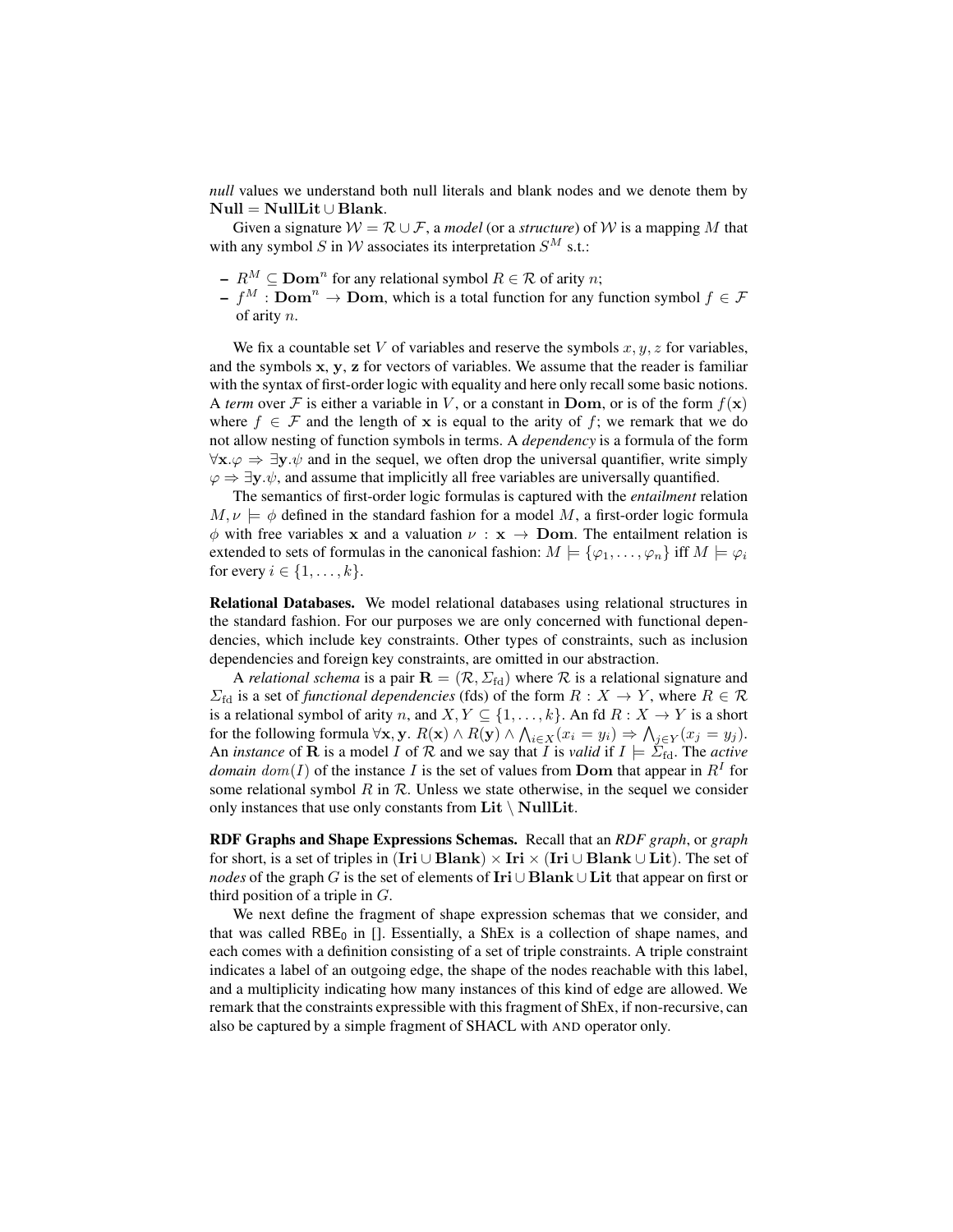Formally, a *multiplicity* is an element of  $\{1, ?, *, +\}$  with the natural interpretation: 1 is exactly one occurrence, ? stands for none or one occurrence, \* stands for an arbitrary number of occurrences, and + stands for a positive number of occurrences. A *triple constraint* over a finite set of shape names  $\mathcal T$  is an element of Iri  $\times$  ( $\mathcal T \cup \{Lit\}$ )  $\times$  $\{1, ?, *, +\}$ , where Lit is an additional symbol used to indicate that a node is to be a literal. Typically, we shall write a triple constraint  $(p, T, \mu)$  as  $p :: T^{\mu}$ . Now, a *shape expressions schema*, or *ShEx* schema for short, is a couple  $S = (\mathcal{T}, \delta)$  where  $\mathcal{T}$  is a finite set of shape names, and  $\delta$  is shape definition function that maps every symbol  $T \in \mathcal{T}$  to a finite set of triple constraints over  $\mathcal{T}$  such that for every shape name T and for every IRI  $p$ ,  $\delta(T)$  contains at most one triple constraint using p.

For a finite set  $\mathcal T$  of shape names, a  $\mathcal T$ *-typed* graph is a couple  $(G, typinq)$  where  $G$ is a graph and *typing* is a mapping from the nodes of G into  $2^{\tau \cup \{Lit\}}$  that with every node of G associates a (possibly empty) set of types. Let  $S = (\mathcal{T}, \delta)$  be a ShEx schema. The T-typed graph  $(G, typing)$  is *correctly typed* w.r.t. S if it satisfies the constraints defined by  $\delta$  i.e., for any node n of G:

- if Lit ∈ typing(n), then  $n \in$  Lit;
- $\texttt{I}$  if  $T \in \text{typing}(n)$  then  $n \in \text{Iri}$  and for every  $p :: S^{\mu}$  in  $\delta(T)$  we have that (1) for any triple  $(n, p, m)$  in G, S belongs to typing $(m)$ , and (2) if K is the set of triples in  $G$  whose first element is  $n$  and second element is  $p$ , then the cardinality of  $K$  is bounded by  $\mu$  i.e.,  $|K| = 1$  if  $\mu = 1$ ,  $|K| \le 1$  if  $\mu = ?$ , and  $|K| \ge 1$  if  $\mu = +$ (there is no constraint if  $\mu = *$ ).

For instance, a correct typing for the graph in Figure [2](#page-2-0) assigns the type TBug to the nodes bug:1, bug:2, bug:3, and bug:4; the type TUser to the nodes emp:jose, user: edith, and anon: 3; and  $Lit$  to every literal node.

# <span id="page-5-0"></span>3 ShEx Schemas as Sets of Dependencies

In this section we show how to express a ShEx schema  $S = (\mathcal{T}, \delta)$  using dependencies.

First, we observe that any  $\mathcal T$ -typed graph can be easily converted to a relational structure over the relational signature  $\mathcal{G}_{\mathcal{T}} = \{Triple\} \cup \{Lit\}$ , where Triple is a ternary relation symbol for encoding triples, and  $\mathcal{T} \cup \{Lit\}$  are monadic relation symbols indicating node types (details in Appendix [A\)](#page-11-0). Consequently, in the sequel, we may view a  $\mathcal T$ -typed graph as the corresponding relational structure (or even a relational database over the schema  $(\mathcal{G}_{\mathcal{T}}, \emptyset)$ ).

Next, we define auxiliary dependencies for any two  $T, S \in \mathcal{T}$  and any  $p \in \text{Iri}$ 

$$
tc(T, S, p) := T(x) \land Triple(x, p, y) \Rightarrow S(y)
$$

$$
mult^{\geq 1}(T, p) := T(x) \Rightarrow \exists y. Triple(x, p, y)
$$

$$
mult^{\leq 1}(T, p) := T(x) \land Triple(x, p, y) \land Triple(x, p, z) \Rightarrow y = z
$$

We point out that in terms of the classical relational data exchange, tc and  $mult^{\geq 1}$  are *tuple generating dependencies*(*tgd*s), and mult≤<sup>1</sup> is an *equality generating dependency*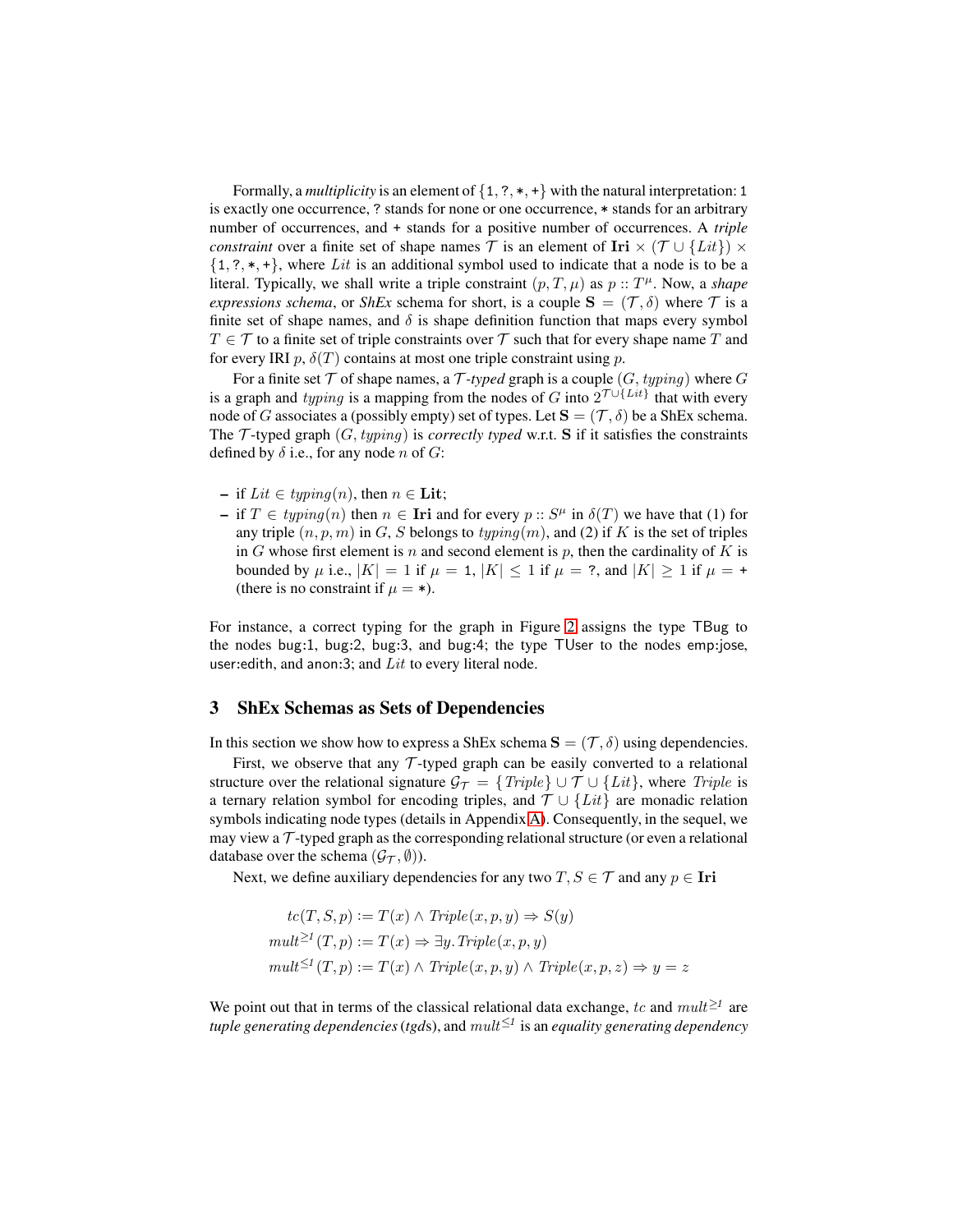(*egd*). We capture the ShEx schema S with the following set of dependencies:

$$
\Sigma_{\mathbf{S}} = \{ tc(T, S, p) \mid T \in \mathcal{T}, \ p :: S^{\mu} \in \delta(T) \} \cup
$$
  
\n
$$
\{ mult^{\geq 1}(T, p) \mid T \in \mathcal{T}, \ p :: S^{\mu} \in \delta(T), \ \mu \in \{1, +\} \} \cup
$$
  
\n
$$
\{ mult^{\leq 1}(T, p) \mid T \in \mathcal{T}, \ p :: S^{\mu} \in \delta(T), \ \mu \in \{1, ?\} \}.
$$

<span id="page-6-2"></span>**Lemma 1.** *For every ShEx schema*  $\mathbf{S} = (\mathcal{T}, \delta)$  *and every*  $\mathcal{T}$ *-typed RDF graph*  $(G, typing)$ *,*  $(G, typing)$  *is correctly typed w.r.t.* **S** *iff*  $(G, typing) \models \Sigma$ **s**.

## <span id="page-6-0"></span>4 Relational to RDF Data Exchange

In this section, we present the main definitions for data exchange.

Definition 1 (Data exchange setting). *A* relational to RDF data exchange setting *is a tuple*  $\mathcal{E} = (\mathbf{R}, \mathbf{S}, \Sigma_{st}, \mathcal{F}, F_{int})$  *where*  $\mathbf{R} = (\mathcal{R}, \Sigma_{fd})$  *is a source relational schema,*  $\mathbf{S} =$  $(\mathcal{T}, \delta)$  *is a target ShEx schema,*  $\mathcal{F}$  *is a function signature,*  $F_{\text{int}}$  *as an interpretation for* F *that with every function symbol* f *in* F *of arity* n *associates a function from* Dom<sup>n</sup> *to* Iri, and  $\Sigma_{st}$  *is a set of* source-to-target tuple generating dependencies, clauses of *the form*  $\forall x.\varphi \Rightarrow \psi$ *, where*  $\varphi$  *is a conjunction of atomic formulas over the source signature*  $\mathcal R$  *and*  $\psi$  *is a conjunction of atomic formulas over the target signature*  $\mathcal G_{\mathcal T} \cup \mathcal F$ *. Furthermore, we assume that all functions in*  $F_{\text{int}}$  *have disjoint ranges i.e., for*  $f_1, f_2 \in$  $F_{\text{int}}$  *if*  $f_1 \neq f_2$ *, then*  $ran(f_1) \cap ran(f_2) = \emptyset$ *.* 

**Definition 2** (Solution). *Take a data exchange setting*  $\mathcal{E} = (\mathbf{R}, \mathbf{S}, \Sigma_{st}, \mathcal{F}, F_{int})$ *, and let* I *be a valid instance of* R*. Then, a* solution *for* I *w.r.t.* E *is any* T *-typed graph* J *such that*  $I \cup J \cup F_{\text{int}} \models \Sigma_{\text{st}}$  *and*  $J \models \Sigma_{\text{S}}$ *.* 

A *homomorphism*  $h: I_1 \to I_2$  between two relational structures  $I_1, I_2$  of the same relational signature R is a mapping from  $dom(I_1)$  to  $dom(I_2)$  that 1) preserves the values of non-null elements i.e.,  $h(a) = a$  whenever  $a \in dom(I_1) \setminus Null$ , and 2) for every  $R \in \mathcal{R}$  and every  $\mathbf{a} \in R^{I_1}$  we have  $h(\mathbf{a}) \in R^{I_2}$ , where  $h(\mathbf{a}) = (h(a_1), \dots, h(a_n))$  and  $n$  is the arity of  $R$ .

Definition 3 (Universal Solution). *Given a data exchange setting* E *and a valid source instance* I*, a solution* J *for* I *w.r.t.* E *is* universal*, if for any solution* J ′ *for* I *w.r.t.* E *there exists a homomorphism*  $h: J \to J'$ .

As usual, a solution is computed using the chase. We use a slight extension of the standard chase (explained in the appendix) in order to handle function terms, which in our case is simple (compared to e.g. [\[5\]](#page-9-10)) as the interpretation of function symbols is given.

## <span id="page-6-1"></span>5 Consistency

Definition 4 (Consistency). *A data exchange setting* E *is* consistent *if every valid source instance admits a solution.*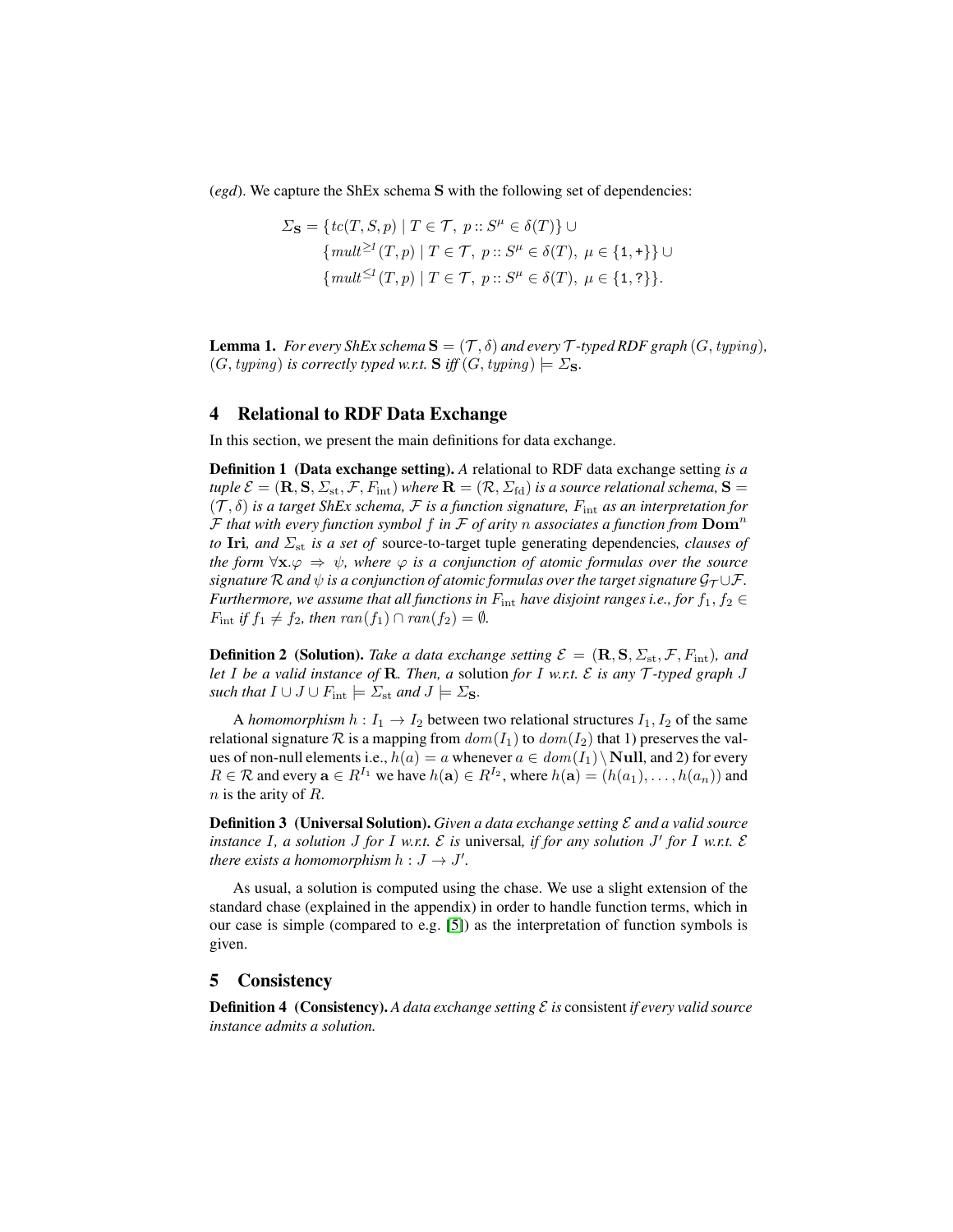We fix a relational to RDF data exchange setting  $\mathcal{E} = (\mathbf{R}, \mathbf{S}, \Sigma_{\text{st}}, \mathcal{F}, F_{\text{int}})$  and let  $S = (\mathcal{T}, \delta)$ . We normalize source-to-target tuple generating dependencies so that their right-hand-sides use exactly one Triple atom and at most two type assertions on the subject and the object of the triple; such normalization is possible as our st-tgds do not use existential quantification. In this paper, we restrict our investigation to completely typed st-tgds having both type assertions, and therefore being of the following form

$$
\forall \mathbf{x}. \ \varphi \Rightarrow Triple(s, p, o) \land T_s(s) \land T_o(o),
$$

where s is the *subject term*,  $T_s$  is the *subject type*,  $p \in$  Iri is the *predicate*, o is the *object term*, and  $T<sub>o</sub>$  is the *object type*. Because the subject of a triple cannot be a literal, we assume that  $s = f(y)$  for  $f \in \mathcal{F}$  and for  $y \subseteq x$ , and  $T_s \in \mathcal{T}$ . As for the object, we have two cases: 1) the object is an IRI and then  $o = g(\mathbf{z})$  for  $g \in \mathcal{F}$  and for  $\mathbf{z} \subseteq \mathbf{x}$ , and  $T_o \in \mathcal{T}$ , or 2) the object is literal  $o = z$  for  $z \in \mathbf{x}$  and  $T_o = Lit$ . Moreover, we assume consistency with the target ShEx schema S i.e., for any st-tgd in  $\Sigma_{st}$  with source type  $T_s$ , predicate p, and object type  $T_o$  we have  $p : T_o^{\mu} \in \delta(T_s)$  for some multiplicity  $\mu$ . Finally, we assume that every IRI constructor in  $\mathcal F$  is used with a unique type in  $\mathcal T$ . When all these assumptions are satisfied, we say that the source-to-target tuple generating dependencies are *fully-typed*.

While the st-tgds in Example [1](#page-1-1) are not fully-typed, an equivalent set of fully-typed dependencies can be easily produced if additionally appropriate foreign keys are given. For instance, assuming the foreign key constraint  $Bug[uid] \subseteq User[uid]$ , the first rule with *Bug* on the left-hand-side is equivalent to

$$
Bug(b, d, u) \Rightarrow Triple(bug2iri(b), : \text{descr}, d) \land \text{TBug}(bug2iri(b)) \land Lit(d)
$$
  

$$
Bug(b, d, u) \Rightarrow Triple(bug2iri(b), : \text{rep}, \text{pers2iri}(u)) \land \text{TBug}(bug2iri(b)) \land \text{TUser}(\text{pers2iri}(u))
$$

Now, two st-tgds are *contentious* if both use the same IRI constructor f for their subjects and have the same predicate, hence the same subject type  $T_s$  and object type  $T_o$ , and  $p: T_o^{\mu} \in \delta(T_s)$  with  $\mu = 1$  or  $\mu = ?$ . We do not want two contentious sttgds to produce two triples with the same subject and different objects. Formally, take two contentious st-tgds  $\sigma_1$  and  $\sigma_2$  and assume they have the form (for  $i \in \{1,2\}$ , and assuming  $x_1, x_2, y_1, y_2$  are pairwise disjoint)

$$
\sigma_i = \forall \mathbf{x}_i, \mathbf{y}_i. \; \varphi_i(\mathbf{x}_i, \mathbf{y}_i) \Rightarrow Triple(f(\mathbf{x}_i), p, o_i) \land T_s(f(\mathbf{x}_i)) \land T_o(o_i).
$$

The st-tgds  $\sigma_1$  and  $\sigma_2$  are *functionally overlapping* if for every valid instance I of R

$$
I \cup F_{\mathrm{int}} \models \forall \mathbf{x}_1, \mathbf{y}_1, \mathbf{x}_2, \mathbf{y}_2 \ldots \varphi_1(\mathbf{x}_1, \mathbf{y}_1) \wedge \varphi_2(\mathbf{x}_2, \mathbf{y}_2) \wedge \mathbf{x}_1 = \mathbf{x}_2 \Rightarrow o_1 = o_2.
$$

<span id="page-7-0"></span>Finally, a data-exchange setting is *key-covered* if every pair of its contentious st-tgds is functionally overlapping. Note that any single st-tgd may be contentious with itself.

Theorem 1. *A fully-typed data exchange setting is consistent if and only if it is keycovered.*

The sole reason for the non-existence of a solution for a source instance  $I$  is a violation of some egd in  $\Sigma$ <sub>S</sub>. The key-covered property ensures that such egd would never be applicable. Intuitively, two egd-conflicting objects  $o_1$  and  $o_2$  are necessarily generated by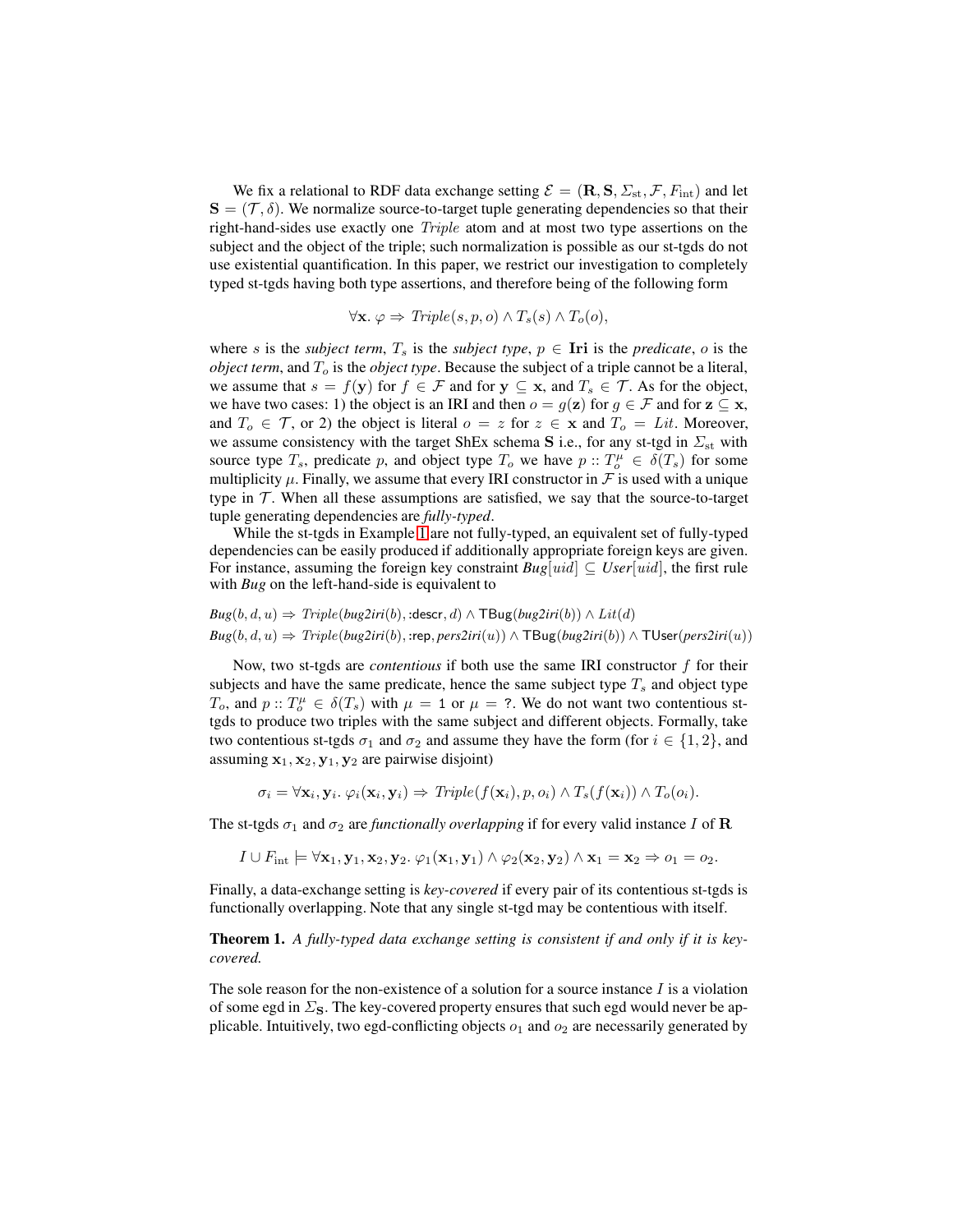

<span id="page-8-2"></span>Fig. 3: Dependency graph with dashed weak edges and plain strong edges

two contentious st-tgds. The functional-overlapping criterion guarantees that the terms  $o_1$  and  $o_2$  are "guarded" by a primary key in the source schema, thus cannot be different.

<span id="page-8-3"></span>Theorem 2. *It is decidable whether a fully-typed data exchange setting is key-covered.*

<span id="page-8-0"></span>The proof uses a reduction to the problem of functional dependency propagation [\[12\]](#page-9-17).

## 6 Universal Solution

In this section, we identify conditions that guarantee the existence of a universal solution. Our results rely on the existence of a universal solution for sets of weakly-acyclic sets of dependencies for relational data exchange [\[10\]](#page-9-2). As the tgds and egds that we generate are driven by the schema (cf. Section [3\)](#page-5-0), we introduce a restriction on the ShEx schema that yields weakly-acyclic sets of dependencies, and consequently, guarantees the existence of universal solution.

The *dependency graph* of a ShEx schema  $S = (\mathcal{T}, \delta)$  is the directed graph whose set of nodes is  $\mathcal T$  and has an edge  $(T, T')$  if  $T'$  appears in some triple constraint  $p : T'^\mu$ of  $\delta(T)$ . There are two kinds of edges: *strong edge*, when the multiplicity  $\mu \in \{1, +\},\$ and *weak edge*, when  $\mu \in \{*, ?\}$ . The schema S is *strongly-recursive* if its dependency graph contains a cycle of strong edges only, and is *weakly-recursive* otherwise. Take for instance the following extension of the ShEx schema from Example [1:](#page-1-1)

 $\mathsf{TUser} \rightarrow \{\text{:name} : Lit^1, \text{:email} : Lit^1, \text{:phone} :: Lit^2\}$  $\mathsf{TBug} \rightarrow \{ \mathsf{:rep} : : \mathsf{TUser}^1, \mathsf{:descr} :: \mathit{Lit}^1, \mathsf{:related} :: \mathsf{TBug}^*, \mathsf{:repr} : \mathsf{TEmp}^? \}$  $\mathsf{TEmp} \rightarrow \{\text{:name} : \mathit{Lit}^\mathbf{1}, \text{:prepare} :: \mathsf{TTest}^\mathbf{+}\}$ TTest  $\rightarrow$  {:covers :: TBug<sup>+</sup>}

The dependency graph of this schema, presented in Figure [3.](#page-8-2) contains two cycles but neither of them is strong. Consequently, the schema is weakly-recursive (and naturally so is the ShEx schema in Example [1\)](#page-1-1).

As stated above, a weakly-recursive ShEx schema guarantees a weakly-acyclic set of dependencies and using results from [\[10\]](#page-9-2) we get

**Proposition 1.** Let  $\mathcal{E} = (\mathbf{R}, \mathbf{S}, \Sigma_{\text{st}}, \mathcal{F}, F_{\text{int}})$  *be a data exchange setting and* I *be a valid instance of* **R**. If S *is weakly recursive, then every chase sequence of* I *with*  $\Sigma_{\rm st} \cup$  $\Sigma$ <sub>S</sub> *is finite, and either every chase sequence of I with*  $\Sigma$ <sub>st</sub> *fails, or every such chase sequence computes a universal solution of* I *for* E*.*

# <span id="page-8-1"></span>7 Conclusion and Future Work

We presented a preliminary study of the consistency problem for relational to RDF data exchange in which the target schema is ShEx. Consistency is achieved by fully-typed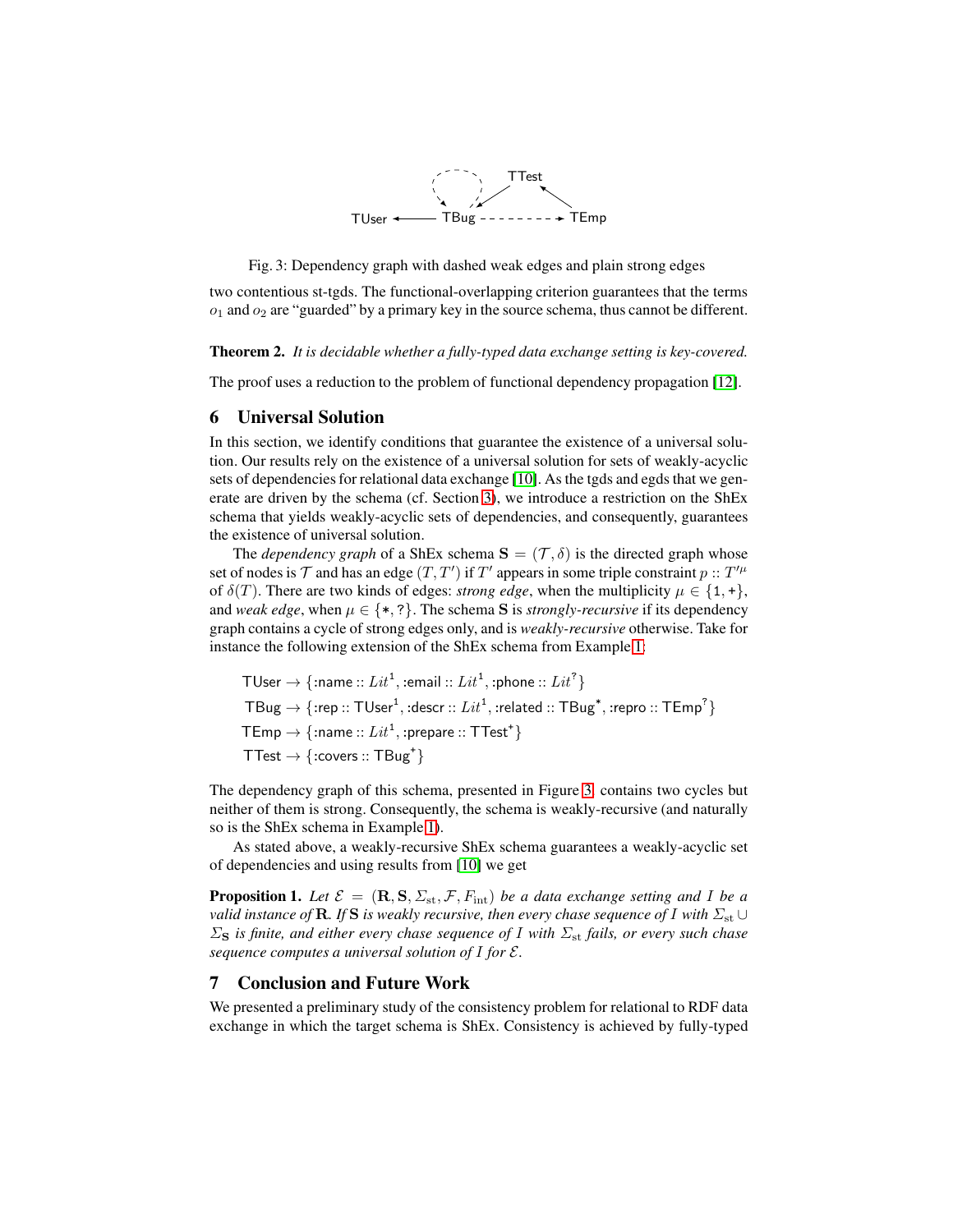and key-covered syntactic restriction of st-tgds. An open problem that we plan to investigate is consistency when the fully-typed restriction is relaxed; we believe that it is achievable if we extend the definition of contentious st-tgds. Another direction of research is to consider a larger subset of ShEx. Finally, we plan to extend our framework to typed literals which are not expected to bring fundamental difficulties but are essential for practical applications.

## <span id="page-9-14"></span>References

- <span id="page-9-3"></span>1. R2RML: RDB to RDF Mapping Language. W3C Recommendation 27 September 2012, <http://www.w3.org/TR/r2rml/><br>2. RDF 1.1 Semantics. W3C
- 1.1 Semantics. W3C Recommendation 25 February 2014, <https://www.w3.org/TR/2014/REC-rdf11-mt-20140225/>
- <span id="page-9-4"></span>3. Shapes Constraint Language (SHACL). W3C Recommendation 20 July 2017, <https://www.w3.org/TR/shacl/>
- <span id="page-9-9"></span>4. Arenas, M., Barcelo, P., Libkin, L., Murlak, F.: Relational and XML Data Exchange. Morgan and Claypool Publishers (2010)
- <span id="page-9-10"></span>5. Arenas, M., Pérez, J., Reutter, J., Riveros, C.: The Language of Plain SO-tgds: Composition, Inversion and Structural Properties. J. Comput. Syst. Sci. (2013)
- <span id="page-9-0"></span>6. Beeri, C., Vardi, M.Y.: The implication problem for data dependencies. In: Even, S., Kariv, O. (eds.) Automata, Languages and Programming (1981)
- <span id="page-9-16"></span>7. Boneva, I., Bonifati, A., Ciucanu, R.: Graph Data Exchange with Target Constraints. In: EDBT/ICDT Workshops - Querying Graph Structured Data (GraphQ) (2015)
- <span id="page-9-7"></span>8. Boneva, I., Labra Gayo, J.E., Prud'hommeaux, E.G.: Semantics and Validation of Shapes Schemas for RDF. In: International Semantic Web Conference (2017)
- <span id="page-9-12"></span>9. Fagin, R., Haas, L.M., Hernández, M.A., Miller, R.J., Popa, L., Velegrakis, Y.: Clio: Schema Mapping Creation and Data Exchange. In: Conceptual Modeling: Foundations (2009)
- <span id="page-9-2"></span>10. Fagin, R., Kolaitis, P.G., Miller, R.J., Popa, L.: Data exchange: semantics and query answering. Theoretical Computer Science (2005)
- 11. Fuxman, A., Hern´andez, M.A., Ho, C.T.H., Miller, R.J., Papotti, P., Popa, L.: Nested Mappings: Schema Mapping Reloaded. In VLDB pp. 67–78 (2006)
- <span id="page-9-17"></span>12. Klug, A., Price, R.: Determining View Dependencies Using Tableaux. ACM Trans. Database Syst. (1982)
- <span id="page-9-1"></span>13. Kolaitis, P.G., Panttaja, J., Tan, W.C.: The complexity of data exchange. In: Proceedings of the Twenty-fifth ACM SIGMOD-SIGACT-SIGART Symposium on Principles of Database Systems. pp. 30–39 (2006)
- <span id="page-9-8"></span>14. Köpcke, H., Rahm, E.: Frameworks for Entity Matching: A Comparison. Data Knowl. Eng. (2010)
- <span id="page-9-11"></span>15. Marnette, B., Geerts, F.: Static Analysis of Schema-mappings Ensuring Oblivious Termination. In: Proceedings of the International Conference on Database Theory (2010)
- <span id="page-9-13"></span>16. Marnette, B., Mecca, G., Papotti, P., Raunich, S., Santoro, D., Roma, U.R.T.: ++Spicy: an Open-Source Tool for Second-Generation Schema Mapping and Data Exchange (2011)
- <span id="page-9-5"></span>17. Ryman, A., Hors, A.L., Speicher, S.: Oslc resource shape: A language for defining constraints on linked data. In: Workshop on Linked Data on the Web (2013)
- <span id="page-9-15"></span>18. Sequeda, J.F., Arenas, M., Miranker, D.P.: On Directly Mapping Relational Databases to RDF and OWL. In: Proceedings of the 21st International Conference on World Wide Web (2012)
- <span id="page-9-6"></span>19. Sirin, E.: Data Validation with OWL Integrity Constraints. In: Hitzler, P., Lukasiewicz, T. (eds.) Web Reasoning and Rule Systems. pp. 18–22 (2010)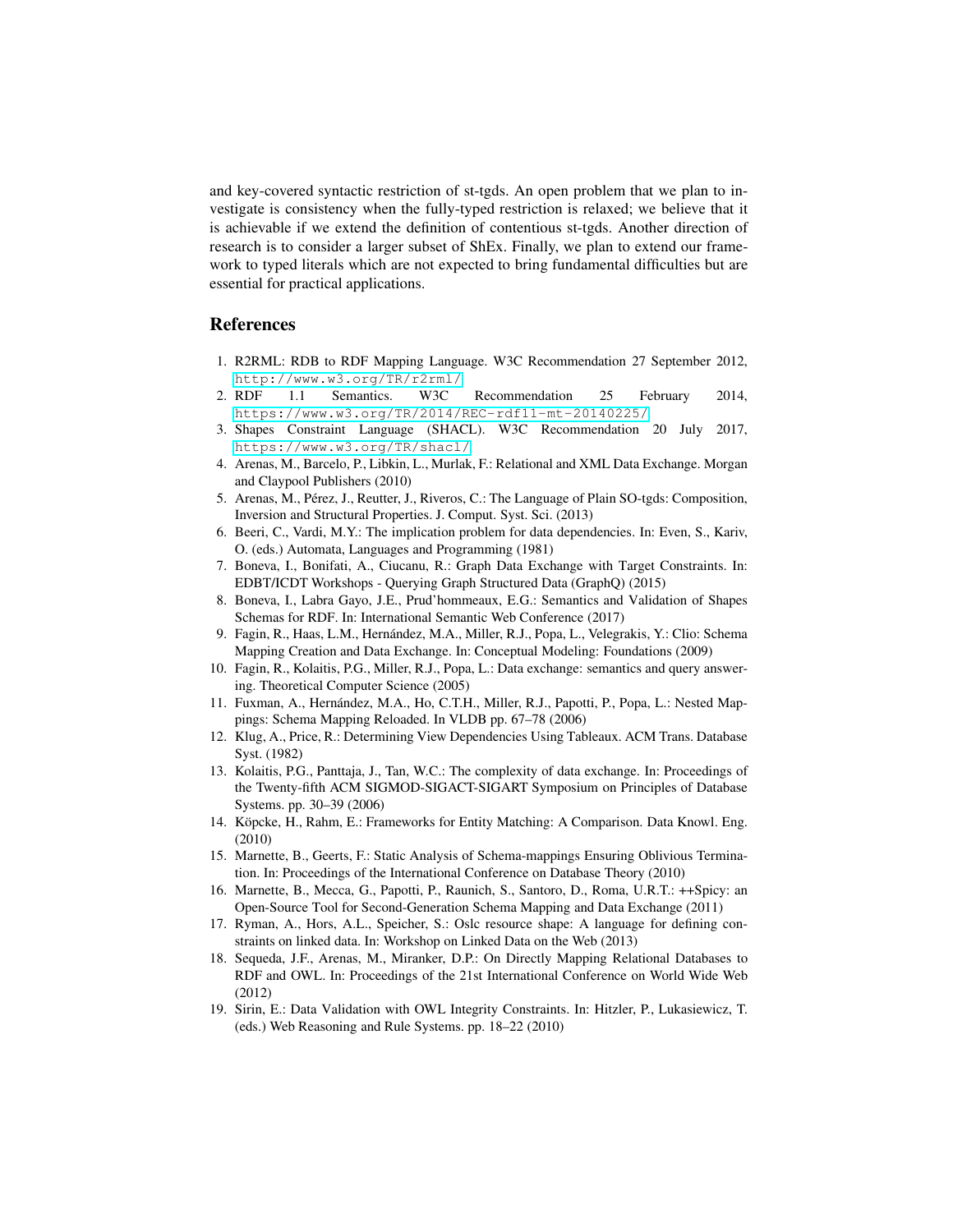<span id="page-10-0"></span>20. Staworko, S., Boneva, I., Labra Gayo, J.E., Hym, S., Prud'hommeaux, E.G., Solbrig, H.R.: Complexity and Expressiveness of ShEx for RDF. In: ICDT (2015)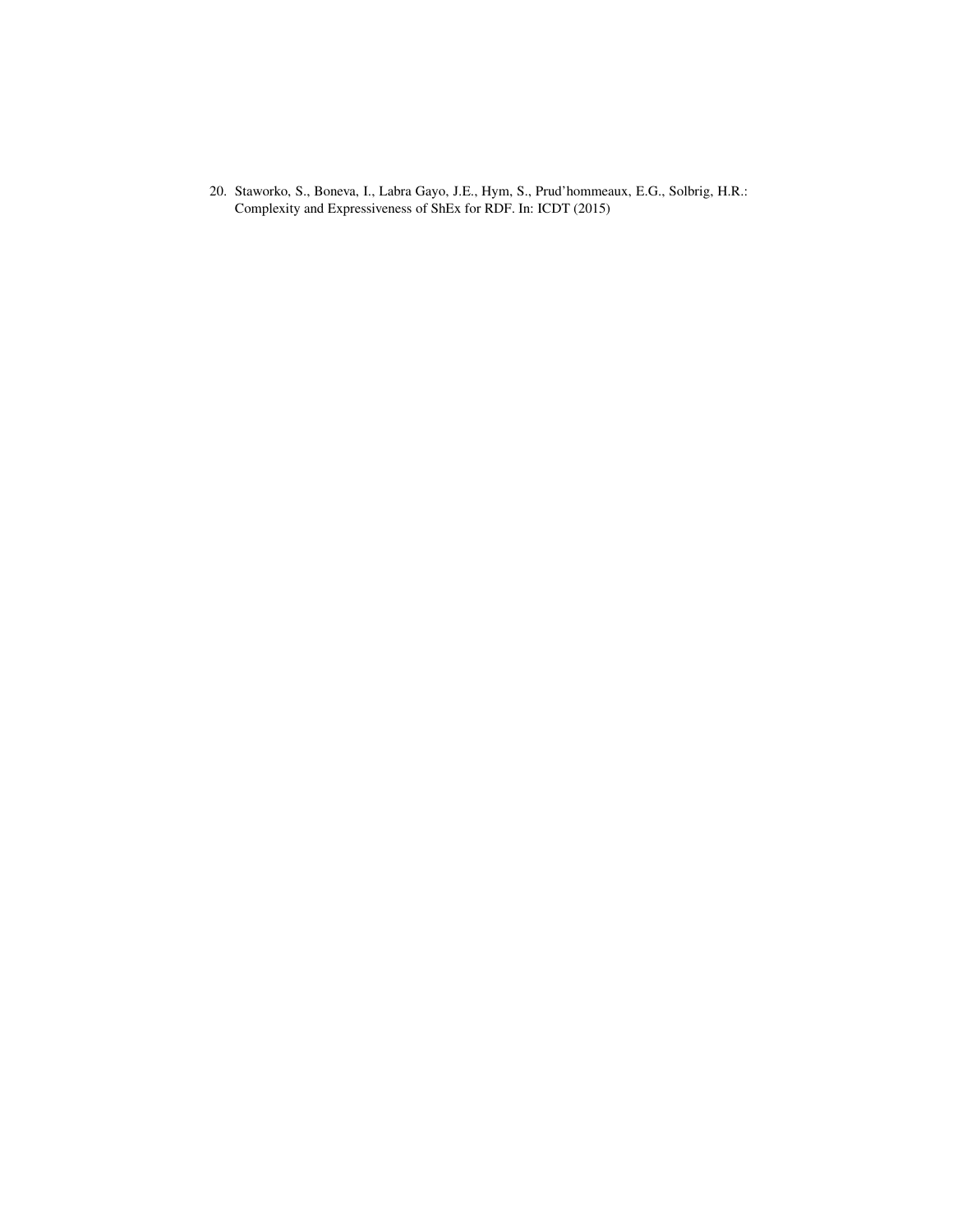## <span id="page-11-0"></span>A ShEx Schemas as Sets of Dependencies

Lemma 2. *For any* T *-typed graph* (G, typing)*, let* rdf -to-inst(G, typing) *be defined as below. For any I instance of*  $(\mathcal{G}_\mathcal{T}, \emptyset)$  *satisfying*  $Triple^I \subseteq (\mathbf{Iri} \cup \mathbf{Blank}) \times \mathbf{Iri} \times$  $(Iri ∪ Blank ∪ Lit)$  *and*  $Lit^I ⊆ Lit$  *and*  $T^I ⊆ Iri$  *for all*  $T ∈ T$ *, let inst-to-rdf*  $(I)$ *be defined as below.*

$$
rdf-to-inst(G, typing) = \{Triple(s, p, o) \mid (s, p, o) \in G\}
$$
  

$$
\cup \{T(n) \mid n \text{ node of } G, T \in typing(n)\}
$$
  

$$
inst-to-rdf(I) = (G, typing) \text{ with } G = \{(s, p, o) \mid Triple(s, p, o) \in I\}
$$
  
and typing(n) =  $\{T \in \mathcal{T} \cup \{Lit\} \mid T(n) \in I\}$  for any n node of G

*Then for any*  $\mathcal T$ *-typed graph*  $(G, typing)$  *and any instance*  $I$  *of*  $(\mathcal G_{\mathcal T}, \emptyset)$  *in the domain of* inst-to-rdf *, the following hold:*

- *1.*  $\text{rdf-to-inst}(G, \text{typing})$  *is an instance of*  $(\mathcal{G}_\mathcal{T}, \emptyset)$ *;*
- 2. inst-to-rdf(I) is a  $\mathcal{T}$ -typed graph;
- *3.* inst-to-rdf  $(rdf-to-inst(G, typing))$  *is defined and is equal to*  $(G, typing)$ *.*

*Proof.* 1. Immediately follows from the definition  $\text{rdf-to-inst}(G, \text{typing})$ .

- 2. Immediately follows from the definition of  $inst-to-rdf(I)$ .
- 3. Let  $I = rdf-to-inst(G, typing)$ . By definition,  $inst-to-rdf(I)$  is defined if (a)  $Triple^I \subseteq (\textbf{Iri} \cup \textbf{Blank}) \times \textbf{Iri} \times (\textbf{Iri} \cup \textbf{Blank} \cup \textbf{Lit})$  and (b)  $Lit^I \subseteq \textbf{Lit}$  and (c)  $T^I \subseteq$  Iri for all  $T \in \mathcal{T}$ . Note that (a) follows from the definition of *rdf*-to-inst and the fact that  $G$  is an RDF graph. Also, (b) and (c) follow from the definition of  $rdf-to-inst$  and the fact that typing is a typing. Then it immediately follows from the definitions that inst-to-rdf (rdf-to-inst(G, typing)) =  $(G, typing)$ .

## A.1 Proof of Lemma [1](#page-6-2)

Take a typed graph  $(G, typing)$  and ShEx schema  $S = (\mathcal{T}, \delta)$ . For the  $\Rightarrow$  direction, we will prove by contrapositive. Assume that  $(G, typing) \not\models \Sigma_{\mathbf{S}}$ . Our goal is to prove  $(G, typing)$  is not correctly typed w.r.t. S. By definition of entailment, there is one dependency  $\sigma \in \Sigma$ s that is not satisfied. The dependency  $\sigma$  can be of the following forms:

- $-$  mult<sup>≥1</sup> (T<sub>s</sub>, p). By construction of  $\Sigma$ <sub>S</sub>, the dependency  $\sigma$  occurs when a triple constraint is of the form  $p$  ::  $T_o^{\mu}$  where  $\mu \in \{1, +\}$  and p some property. Since  $\sigma$  is not satisfied,  $T_s \in typing(n)$  for some node n of G. Because the cardinalty of the set of triples with node  $n$  and propery  $p$  is 0, the definition of correctly typed in the typed graph  $(G, typing)$  w.r.t. **S** is violated.
- $mult^{\leq 1}(T_s, p)$ . By construction of  $\Sigma$ <sub>S</sub>, the dependency  $\sigma$  occurs when a triple constraint is of the form  $p::T_o^{\mu}$  where  $\mu \in \{1, ?\}$ . Since  $\sigma$  is not satisfied, we have that  $(s, p, o_1) \in G$  and  $(s, p, o_2) \in G$  and  $T_s \in typing(s)$ , which violates the definition of correctly typed in the typed graph  $(G, typing)$  w.r.t. S.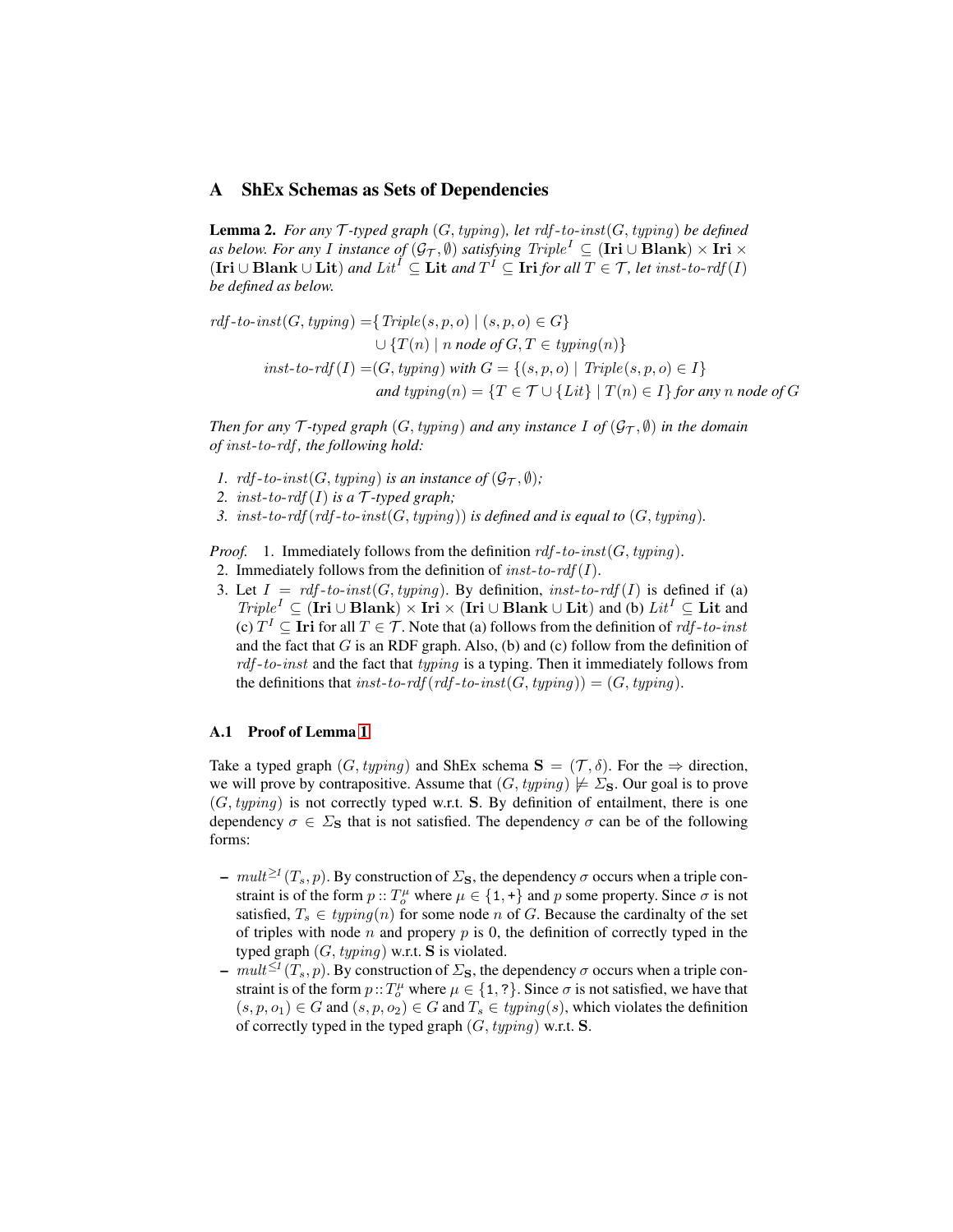–  $tc(T_s, T_o, p)$ . By construction of  $\Sigma$ <sub>S</sub>, the dependency  $\sigma$  occurs when a triple constraint is of the form  $p :: T_o^{\mu}$  where  $\mu \in \{1, ?, *, +\}.$  Since  $\sigma$  is not satisfied,  $(s, p, o) \in G$  and  $T_s \in typing(s)$ . Because the node  $o \in G$ , it must hold  $T_o \in G$  $typing(o)$ . But this fact is not, then the typed graph  $(G, typing)$  w.r.t. S is not correctly typed.

For the  $\Leftarrow$  direction, assume that  $(G, typing) \models \Sigma_S$ . Our goal is to prove  $(G, typing)$ is correctly typed w.r.t. S. We will prove by contradiction. Suppose that  $(G, typing)$  is not correctly typed w.r.t. S. Then we have two cases when there is a node  $n \in G$ :

- Lit ∈ typing(n) and  $n \notin$  Lit. By definition of Lit, the node n is of type literal, means  $n \in$  Lit. Contradiction.
- We have two sub-cases when  $T \in typing(n)$ :
	- $n \notin$  Iri. By definition, all nodes of G are in the set Lit∪Iri∪Blank. Because  $T(n)$  is fact in  $(G, typing)$ , then  $n \in \textbf{Iri} \cup \textbf{Blank}$ . Because blank nodes are potentially IRIs, then  $n \in$  Iri. Contradiction.
	- There is a triple constraint  $p: S^{\mu} \in \delta(T)$  such that
		- ∗ There is a triple  $(n, p, m)$  such that  $S \notin typing(m)$ . Since  $T(n)$  and  $Triple(n, p, m)$  are facts in  $(G, typing)$  and  $(G, typing) \models tc(T, S, p)$ , then  $S(m)$  is fact in  $(G, typing)$ . Thus,  $S \in typing(m)$ . Contradiction.
		- $*$  Let K be the set of triples whose first element is n and second element is p. The cardinality of K is not bounded by  $\mu$ . Thus, we have the following cases:
			- When  $\mu = 1$  and  $|K| \neq 1$ . It follows that  $mult^{\leq t}(T, S, p) \in \Sigma_{\mathbf{S}}$ and  $mult^{\geq 1}(T, S, p) \in \Sigma$ **s**. Since  $(G, typing) \models \Sigma$ **s**, then  $|K| = 1$ . Contradiction.
			- When  $\mu = ?$  and  $|K| > 1$ . It follows that  $mult^{\leq t}(T, S, p) \in \Sigma_{\mathbf{S}}$ . Since  $(G, typing) \models \Sigma_{\mathbf{S}}$ , then  $|K| \leq 1$ . Contradiction.
			- When  $\mu = +$  and  $|K| < 1$ . It follows that  $mult^{\geq 1}(T, S, p) \in \Sigma_{\mathbf{S}}$ . Since  $(G, typing) \models \Sigma_S$ , then  $|K| \geq 1$ . Contradiction.

## B The chase

Let  $\mathcal{E} = (\mathbf{R}, \mathbf{S}, \Sigma_{st}, \mathcal{F}, F_{int})$  be a data exchange setting with  $\mathbf{R} = (\mathcal{R}, \Sigma_{fd})$  and  $\mathbf{S} =$  $(\mathcal{T}, \delta)$ , and let I be an instance of  $\mathcal{R} \cup \mathcal{G}_{\mathcal{T}}$ . For a tgd or std  $\sigma = \forall \mathbf{x}.\phi \rightarrow \psi$  and a homomorphism  $h : \phi \to I$ , we say that  $\sigma$  is applicable to I with h if (1) either  $\psi$  is without existential quantifier and  $I \cup F_{int}$ ,  $h \not\models \psi$ , or (2)  $\psi = \exists y \cdot \psi'$  and for all  $h'$ extension of h on y,  $I \cup F_{\text{int}}$ ,  $h' \not\models \psi'$ . Then applying  $\sigma$  to I with h yields the instance I' defined as follows. In the case (1),  $I' = h^{F_{int}}(\psi)$ . In the case (2),  $I' = h'^{F_{int}}(\psi')$ where h' is an extension of h and for  $y \in y$ ,  $h'(y)$  is a fresh null value that depends on S. If  $\delta(T)$  contains a triple constraint  $p:: Lit^{\mu}$ , then  $h'(y) \in NullLit \setminus dom(I)$ . If  $\delta(T)$  contains  $p::T'^{\mu}$  for some  $T' \in \mathcal{T}$ , then  $h'(y) \in \mathbf{Blank} \setminus dom(I)$ . For an egd  $\sigma = \forall \mathbf{x}.\phi \to x = x'$ , if there exists a homomorphism  $h : \phi \to I$  s.t.  $h(x) \neq h(x')$ , we say that  $\sigma$  is applicable to I with h and the result is (1) the instance I' obtained by replacing  $h(x)$  by  $h(x')$  (resp.  $h(x')$  by  $h(x)$ ) in all facts of I if  $h(x)$  (resp.  $h(x')$ ) is a null value, and (2) the failure denoted  $\perp$  if both  $h(x)$  and  $h(x')$  are non nulls. We write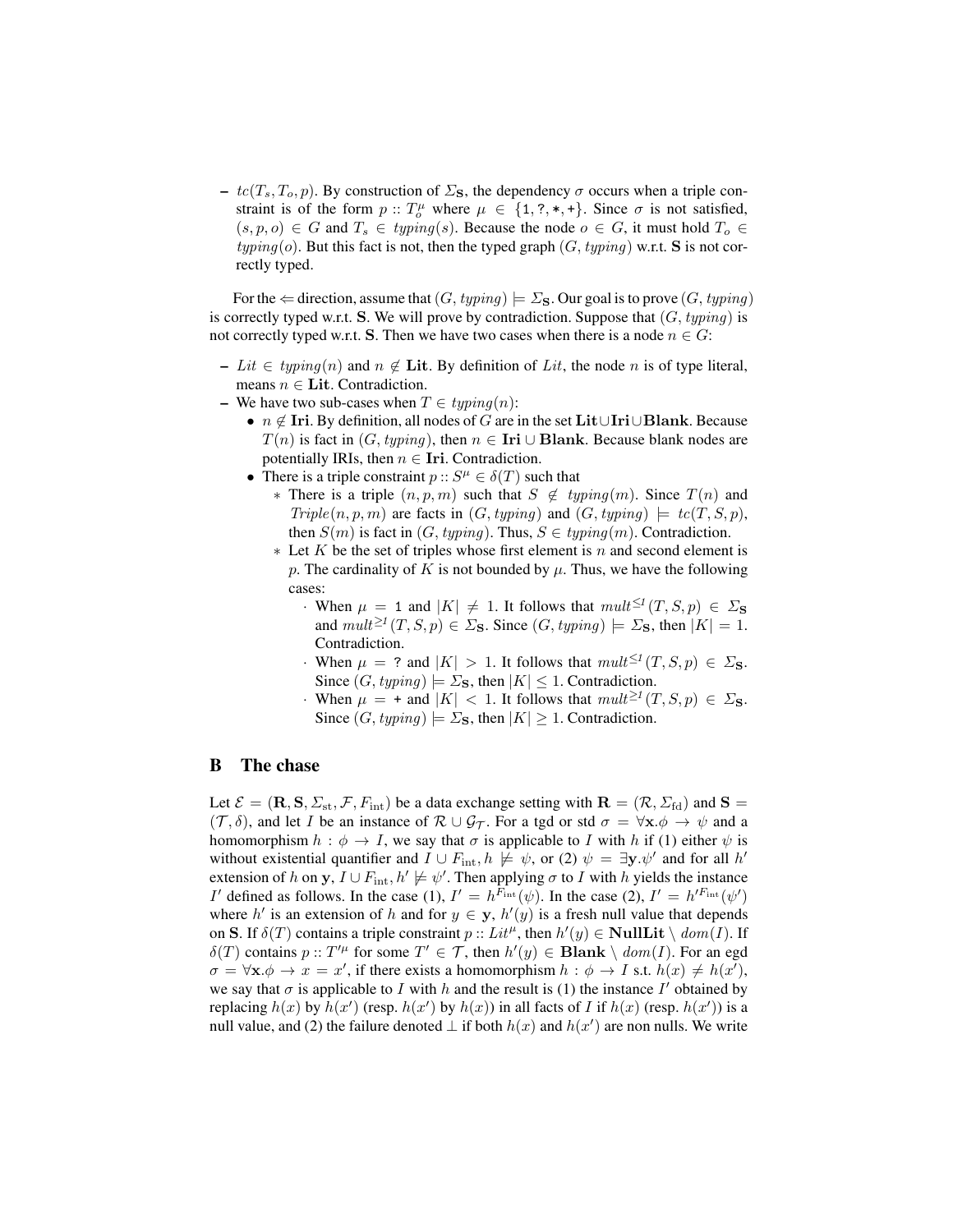$I \xrightarrow{\sigma, h} U$  if  $\sigma$  is applicable to I with h yielding U, where U is either another instance or  $\perp$ , and *I*  $\frac{\sigma, h}{\rightarrow} U$  is called a *chase step*.

Let  $\Sigma$  be a set of dependencies and I be an instance. A *chase sequence* of I with  $\Sigma$ is a finite or infinite sequence of chase steps  $I_i \xrightarrow{\sigma_i,h_i} I_{i+1}$  for  $i = 0, 1, \ldots$ , with  $I_0 = I$ and  $\sigma_i$  a dependency in  $\Sigma$ . The well-known result from [\[10\]](#page-9-2) still holds in our setting: if there exists a finite chase sequence then it constructs a universal solution.

## C Proofs of Theorems [1](#page-7-0) and [2](#page-8-3)

Before proving the theorems, we define a mapping  $h^F$  that will be used to define the notion of homomorphism from a formula into an instance. Let  $\mathcal F$  be a function signature and F be an interpretation of F. For a term t over F and a mapping  $h: V \to$  Dom, we define  $h^F(t)$  as:

$$
h^{F}(t) = \begin{cases} h(x) & \text{if } t = x \in V \\ a & \text{if } t = a \in \textbf{Dom} \\ f(h^{F}(t')) & \text{if } t = f(t') \text{ is a function term.} \end{cases}
$$

The mapping  $h^F$  is extended on atoms and conjunctions of atoms as expected:  $h^F(R(\mathbf{t})) =$  $R(h^F(\mathbf{t}))$  and  $h^F(\bigwedge_{i\in 1..k} R_i(\mathbf{t}_i)) = \bigwedge_{i\in 1..k} h^F(R_i(\mathbf{t}_i))$ . Note that if the argument of  $h<sup>F</sup>$  does not contain function terms, the interpretation F is irrelevant so we allow to omit the F superscript and write e.g.  $h(\mathbf{t})$  instead of  $h^F(\mathbf{t})$ .

A *homomorphism*  $h : \phi \to M$  between the conjunction of atoms  $\phi$  over signature  $W = \mathcal{R} \cup \mathcal{F}$  and the model  $M = I \cup F$  of W is a mapping from  $fvars(\phi)$  to Dom s.t. for every atom  $R(\mathbf{t})$  in  $\phi$  it holds that  $R(h^F(\mathbf{t}))$  is a fact in I, where I, resp. F, is the restriction of M to  $\mathcal{R}$ , resp. to  $\mathcal{F}$ .

Remark that if  $\phi$  does not contain function terms, then F in the above definition is irrelevant and we write  $h : \phi \to I$  instead of  $h : \phi \to M$  and  $h(\mathbf{t})$  instead of  $h^F(\mathbf{t})$ .

#### C.1 Proof of Theorem [1](#page-7-0)

Take a data exchange setting  $\mathcal{E} = (\mathbf{R}, \mathbf{S}, \Sigma_{\text{st}}, \mathcal{F}, F_{\text{int}})$  with  $\mathbf{S} = (\mathcal{T}, \delta)$ . Assume first that  $\mathcal E$  is consistent, and let  $I$  be a valid instance of  $\mathbf R$  and  $J$  be a solution for I by E. That is,  $I \cup J \models \Sigma_{st} \cup \Sigma_{s}$ . Let  $T_s, T_o, p$  and  $\mu \in \{1, ?\}$  be such that  $p: T_o^{\mu} \in \delta(T_s)$ . Suppose by contradiction that, for  $i = 1, 2, \sigma_i = \forall \mathbf{x} \cdot \phi_i(\mathbf{x}_i, \mathbf{y}_i) \Rightarrow$  $Triple(f(\mathbf{x}_i), p, o_i) \wedge T_s(f(\mathbf{x}_i)) \wedge T_o(o_i)$  are two contentious stds in  $\Sigma_{st}$  and they are not functionally overlapped that is  $I \not\models \forall x_1, x_2, y_1, y_2.\phi_1(x_1, y_1) \wedge \phi_2(x_2, y_2) \wedge x_1 =$  $\mathbf{x}_2 \Rightarrow o_1 = o_2$ . That is, there is a homomorphism  $h : \phi_1 \land \phi_2 \to I$  s.t.  $I, h \models \phi_1 \land \phi_2$ but  $h^{F_{int}}(o_1) \neq h^{F_{int}}(o_2)$ . Because J is a solution of  $\mathcal{E}$ , we know that  $I \cup J \cup F_{int} \models \sigma_i$ for  $i = 1, 2$  and deduce that J contains the facts (1)  $Triple(h^{F_{int}}(f(\mathbf{x}_1)), p, h^{F_{int}}(o_1)),$  $Triple(h^{F_{int}}(f(\mathbf{x}_1)), p, h^{F_{int}}(o_2))$  and  $T_s(h^{F_{int}}(f(\mathbf{x}_1)))$ . On the other hand, by definition  $mult^{\leq I}(T_s, p) = \forall x, y, z$ .  $T_s(x) \wedge Triple(x, p, y) \wedge Triple(x, p, z) \Rightarrow y = z$ is in  $\Sigma$ **s** and  $J \models \text{mult}^{\leq t}(T_s, p)$ . But  $\text{mult}^{\leq t}(T_s, p)$  applies on the facts (1) with homomorphism h' s.t.  $h'(x) = h^{F_{int}}(f(\mathbf{x}_1)), h'(y) = h^{F_{int}}(o_1)$  and  $h'(z) = h^{F_{int}}(o_2)$ , therefore  $h^{F_{int}}(o_1) = h^{F_{int}}(o_2)$ . Contradiction.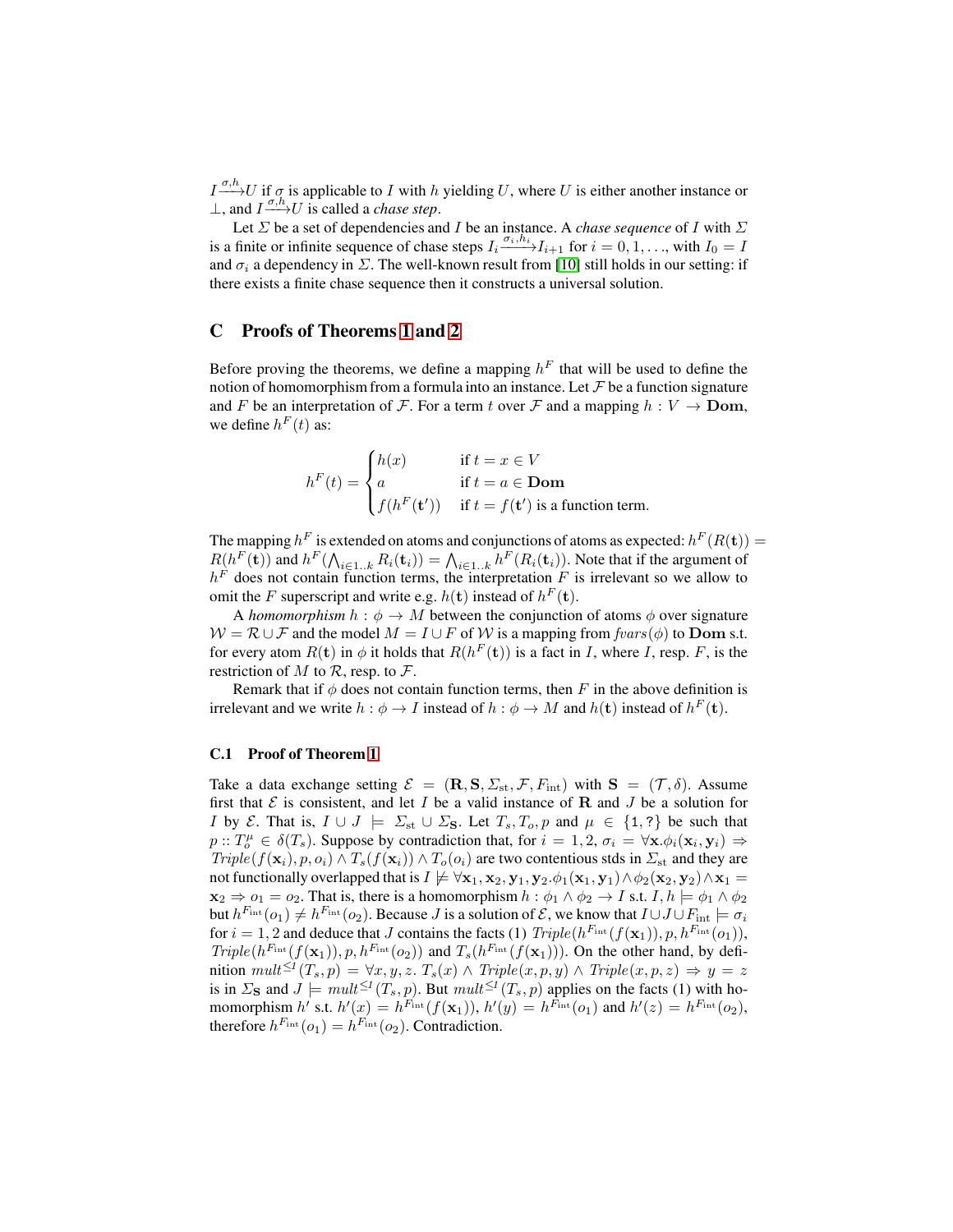Assume now that  $\mathcal E$  is key-covered, and let I be a valid instance of R. We construct a solution for I by  $\mathcal{E}$ . We first chase I with  $\Sigma_{st}$  until no more rules are applicable, yielding an instance J. Because  $\Sigma_{st}$  contains only stds (that is tgds on different source and target signatures), we know that  $J$  exists. We now show that no egd from  $\Sigma$ <sub>S</sub> is applicable to J. By contradiction, let  $mult^{\leq t}(T_s, p) = \forall x, y_1, y_2, T_s(x) \land$  $Triple(x, p, y_1) \wedge Triple(x, p, y_2) \Rightarrow y_1 = y_2$  be an egd that is applicable to J. That is, there is a homomorphism  $h : T_s(x) \wedge Triple(x, p, y_1) \wedge Triple(x, p, y_2) \rightarrow I$  s.t.  $Triple(h(x), p, h(y_1)), Triple(h(x), p, h(y_2))$  and  $T_s(h(x))$  are facts in J and  $h(y_1) \neq 0$  $h(y_2)$ . By construction of J as the result of chasing I with  $\Sigma_{st}$  and by the fact that  $\Sigma_{st}$  is fully-typed, it follows that there are two (not necessarily distinct) stds  $\sigma_i$  =  $\forall \mathbf{x},\mathbf{y}_i.\phi_i(\mathbf{x},\mathbf{y}_i) \Rightarrow \textit{Triple}(f(\mathbf{x}), p, o_i) \land T_s(f(\mathbf{x})) \land T_o(o_i)$  and there exist  $h_i: \phi_i \rightarrow I$ homomorphisms satisfying the following: (2)  $f^{F_{\text{int}}}(h_i(\mathbf{x})) = h(x)$ , and  $h_i(z_i) = h(y_i)$ if  $o_i = z_i$  are variables, and  $g^{F_{int}}(h_i(\mathbf{z}_i)) = h(y_i)$  if  $o_i = g(\mathbf{z}_i)$  for some vectors of variables  $z_i$  and function symbol g, for  $i = 1, 2$ . Then  $h_1 \cup h_2 : \phi_1 \wedge \phi_2 \rightarrow I$  is a homomorphism, and because  $\mathcal E$  is key-covered we know that  $h_1(o_1) = h_2(o_2)$ . This is a contradiction with  $h(y_1) \neq h(y_2)$  using (2) and the fact that the functions  $f^{F_{int}}$  and  $g^{F_{int}}$  are injective, and implies that no egd from  $\Sigma$ <sub>S</sub> is applicable to J.

Finally, we are going to add the facts  $J'$  to  $J$  so that  $J \cup J'$  satisfies the tgds and the egd's in  $\Sigma$ <sub>S</sub>. Note that J does not satisfy  $\Sigma$ <sub>S</sub> because some of the  $mult^{\geq I}(T_s, p)$ might not be satisfied. For any  $mult^{\geq t}(T_s, p)$  in  $\Sigma$ <sub>S</sub>, let  $b^{T_s, p} \in$  Blank be a blank node distinct from other such blank nodes, that is,  $b^{T_s,p} \neq b^{T_o,p'}$  if  $T_s \neq T_o$  or  $p \neq p'$ . Now, let  $J_1$  and  $J_2$  be the sets of facts defined by:

$$
J_1 = \left\{ T_1(b^{T_s, p}) \mid p :: T_1^{\mu} \in \delta(T_s) \text{ for } \mu \in \{1, +\} \right\}
$$
  

$$
J_2 = \left\{ \text{Triple}(b^{T_s, p}, q, b^{T_1, q}) \mid T_1(b^{T_s, p}) \in J_1 \text{ and } q :: T_2^{\mu} \in \delta(T_1) \text{ for } \mu \in \{1, +\} \right\}
$$

Intuitively,  $J_1$  adds to the graph nodes  $b^{T_s,p}$  whenever the property  $p$  is required by type  $T<sub>s</sub>$  in S. A property is required if it appears in a triple constraint with multiplicity 1 or +. Such node has type  $T_1$  as required by the corresponding triple constraint  $p:: T_1^{\mu}$  in  $\delta(T_s)$ . Then,  $J_2$  adds to the graph triples for the properties q that are required by the nodes added by  $J_1$ . Remark that  $J_1 \cup J_2$  is a correctly typed graph. We finally connect  $J_1 \cup J_2$  to J. Let

$$
J_3 = \left\{ \text{Triple}(a, p, b^{T_s, p}) \mid T_s(a) \in J \text{ and } \text{ } \nexists \text{ Triple}(a, p, b') \text{ in } J \text{ and } p :: T_o^{\mu} \in \delta(T_s) \right\}
$$

Then  $G = J \cup J_1 \cup J_2 \cup J_3$  satisfies the tgds in  $\Sigma$ <sub>S</sub>. It remains to show that G also satisfies the egd's in  $\Sigma$ <sub>S</sub>. This is ensured by construction as J satisfies the egd's and  $J_2$ and  $J_3$  add a unique triple  $Triple(b, p, b')$  only to unsatisfied typing requirements  $T_s(b)$ for types  $T_s$ , that is, for every  $Triple(b, p, b')$  added by  $J_2$  or  $J_3$  there is no different  $Triple(b, p, b'')$  in  $J \cup J_2 \cup J_3$ .

This concludes the proof of Theorem [1.](#page-7-0)

#### C.2 Proof of Theorem [2](#page-8-3)

Let  $\mathcal{E} = (\mathbf{R}, \mathbf{S}, \Sigma_{st}, \mathcal{F}, F_{int})$  with  $\mathbf{S} = (\mathcal{T}, \delta)$  and  $\mathbf{R} = (\mathcal{R}, \Sigma_{fd})$  be a fully-typed data exchange setting.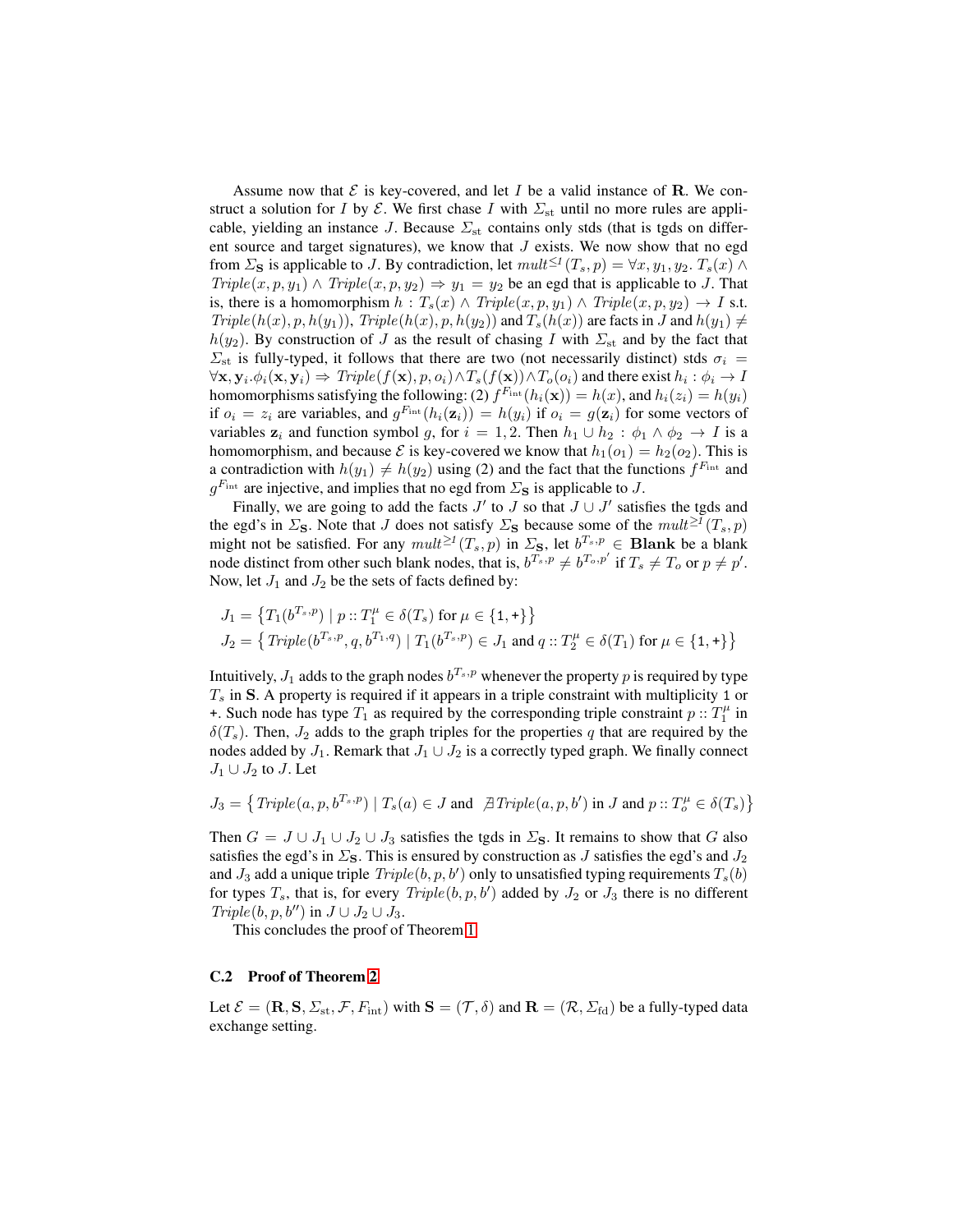The proof goes by reduction to the problem of functional dependency propagation. We start by fixing some vocabulary and notions standard in databases. A *view* over a relational signature  $R$  is a set of queries over  $R$ . Recall that a *n*-ary query is a logical formula with *n* free variables. If  $V = \{V_1, \ldots, V_n\}$  is a view, we see V as a relational signature, where the arity of the symbol  $V_i$  is the same as the arity of the query  $V_i$ , for  $1 \leq i \leq n$ . Given a relational schema  $\mathbf{R} = (\mathcal{R}, \Sigma_{\text{fd}})$ , a view  $\mathcal{V}$ , and an instance I of R, by  $V(I)$  we denote the result of applying the query V to I. The latter is an instance over the signature  $V$ .

Now, the problem of functional dependency propagation FDPROP $({\bf R}, {\cal V}, \Sigma_{\rm fd}^{\cal V})$  is defined as follows. Given a relational schema  $\mathbf{R} = (\mathcal{R}, \Sigma_{\text{fd}})$ , a view  $\mathcal V$  over  $\mathcal R$ , and a set of functional dependencies  $\Sigma_{\rm fd}^{\cal V}$  over  ${\cal V},$   ${\bf R}=(\cal R, \Sigma_{\rm fd})$  holds iff for any  $I$  valid instance of  $\mathbf{R}, \mathcal{V}(I) \models \Sigma_{\text{fd}}^{\mathcal{V}}$ . It is known by [\[12\]](#page-9-17) that the problem FDPROP $(\mathbf{R}, \mathcal{V}, \Sigma_{\text{fd}}^{\mathcal{V}})$  is decidable.

We will construct a view V and a set  $\Sigma_{\text{fd}}^{\mathcal{V}}$  of functional dependencies over V s.t. FDPROP $({\bf R}, {\cal V}, \Sigma_{\rm fd}^{\cal V})$  iff  ${\cal E}$  is key-covered.

Let  $\sigma_1, \sigma_2$  be two contentious stds from  $\Sigma_{st}$  that are functionally overlapping as those in the premise of the key-coverdness condition. That is, for some  $T_s$ ,  $T_o$ ,  $p$ ,  $f$ , for  $i = 1, 2$ , we have  $\sigma_i = \forall \mathbf{x}_i, \mathbf{y}_i \cdot \phi_i(\mathbf{x}_i, \mathbf{y}_i) \Rightarrow Triple(f(\mathbf{x}_i), p, o_i) \wedge T_s(f(\mathbf{x}_i)) \wedge T_o(o_i)$ . Recall that  $o_i$  and  $o_i$  and either both variables, or are both functional terms with the same function symbol. Let z, resp. z' be the vectors of variables is  $o_1$ , resp.  $o_2$ . That is, if e.g.  $o_1$  is a variable then **z** is a vector of length one of this variable, and if  $o_1 = g(z_1, \ldots, z_n)$ for some function symbol g, then  $z = z_1, \ldots, z_n$ . Remark that  $z \subseteq x \cup y_1$ , and similarly for  $z'$ .

Now, for any such couple  $\sigma_1, \sigma_2$  of two (not necessarily distinct) stds, we define the query  $V_{\sigma_1,\sigma_2}$  as the union of two queries, and the functional dependency  $fd_{\sigma_1,\sigma_2}$ , as follows.

$$
V_{\sigma_1}(\mathbf{x}, \mathbf{z}) = \exists \mathbf{y}_1^{-\mathbf{z}} \cdot \phi_1(\mathbf{x}, \mathbf{y}_1)
$$
 (1)

$$
V_{\sigma_2}(\mathbf{x}, \mathbf{z}') = \exists \mathbf{y}_2^{-\mathbf{z}'} \cdot \phi_2(\mathbf{x}, \mathbf{y}_2)
$$
 (2)

$$
V_{\sigma_1,\sigma_2} = q_{\sigma_1} \cup q_{\sigma_2} \tag{3}
$$

$$
fd_{\sigma_1, \sigma_2} = V_{\sigma_1, \sigma_2} : \{1, \dots, m\} \to \{m+1, \dots, m+n\}
$$
 (4)

where for any two vectors of variables y and z,  $y^{-z}$  designates the set of variables  $y\backslash z$ , and m is the length of x, and n is the length of z and  $z'$ . Then

 $V = \{V_{\sigma_1, \sigma_2} \mid \sigma_1, \sigma_2 \text{ as in the premise of the condition for key-covered}\}$  (5)

$$
\Sigma_{\text{fd}}^{\mathcal{V}} = \left\{ f d_{\sigma_1, \sigma_2} \mid \sigma_1, \sigma_2 \text{ as in the premise of the condition for key-covered} \right\}
$$
 (6)

The sequel is the proof that FDPROP $(\mathbf{R}, V, \Sigma_{\text{fd}}^{\mathcal{V}})$  iff  $\mathcal{E}$  is key-covered, which by [\[12\]](#page-9-17) implies that key-coverdness is decidable.

For the  $\Rightarrow$  direction, suppose that FDPROP( $\mathbf{R}, \mathcal{V}, \Sigma_{\text{fd}}^{\mathcal{V}}$ ). Let *I* a valid instance of **R** and let  $J = V(I)$ . We show that for any two contentious stds  $\sigma_1, \sigma_2 \in \Sigma_{st}$  that are functionally overlapping as in the premise of the condition for key-covered, it holds that  $I \cup F_{\text{int}} \models \forall x_1, x_2, y_1, y_2. \phi_1(x_1, y_1) \land \phi_2(x_2, y_2) \land x_1 = x_2 \Rightarrow o_1 = o_2.$  Let  $\nu$  be a valuation of the variables  $x_1\cup y_1\cup y_2$  s.t.  $I\cup F_{\rm int}$ ,  $\nu\models\phi_1\wedge\phi_2$ . By definition of  $q_{\sigma_1}$  and  $q_{\sigma_2}$  and  $\mathbf{x}_1 = \mathbf{x}_2$  it is easy to see that  $V_{\sigma_1,\sigma_2}(\nu(\mathbf{x}_1),\nu(\mathbf{z}))$ , and  $V_{\sigma_1,\sigma_2}(\nu(\mathbf{x}_2),\nu(\mathbf{z}'))$